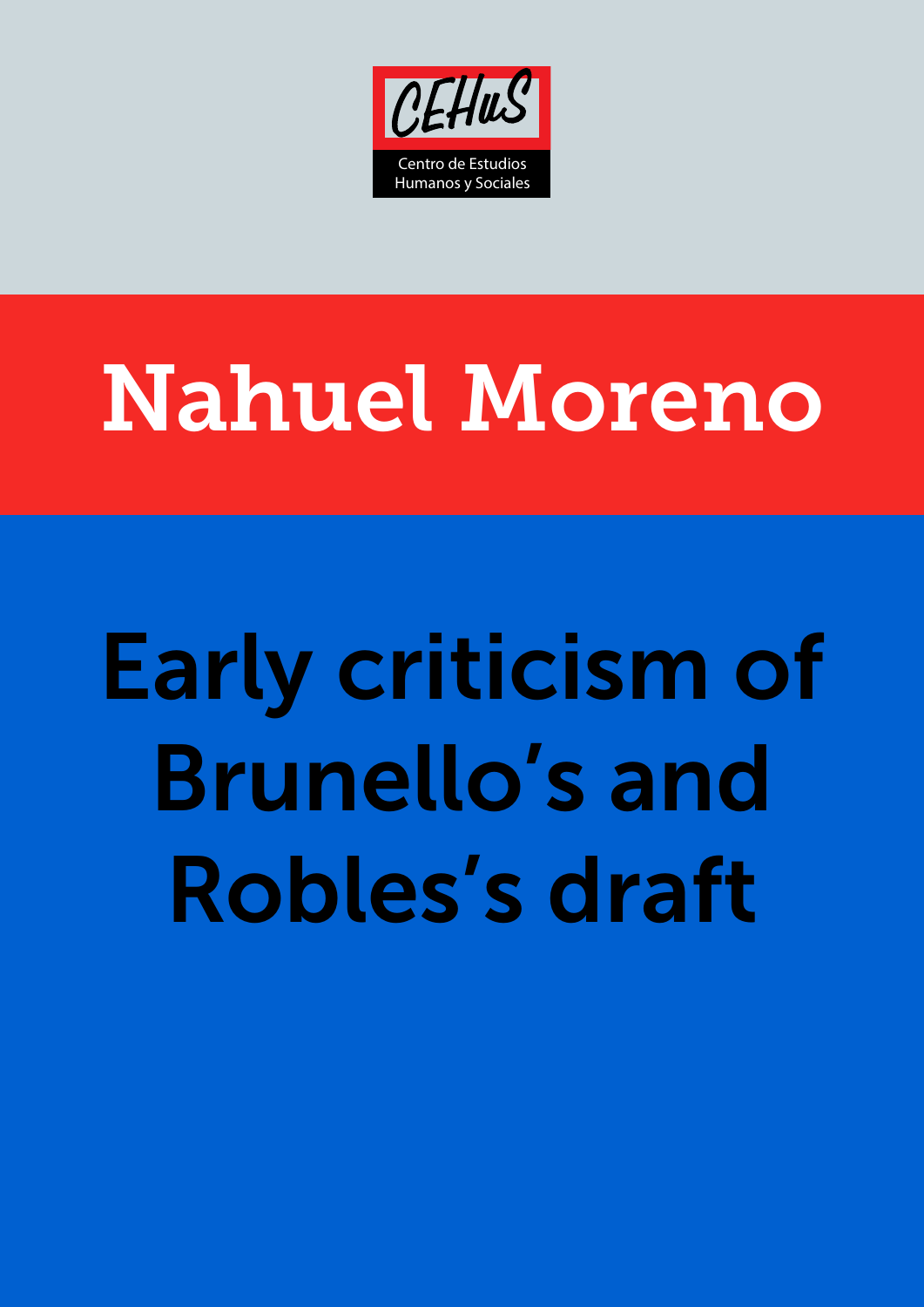## Nahuel Moreno Early criticism of Brunello's and Robles's draft

Bogota, January 1980 Archive material, courtesy of Fundacion Pluma

**English Translation**: Daniel Iglesias

**Cover and interior design**: Daniel Iglesias

**Editor notes:** Daniel Iglesias

www.nahuelmoreno.org

www.uit-ci.org

www.izquierdasocialista.org.ar

Copyright by CEHuS Centro de Estudios Humanos y Sociales Buenos Aires, 2021 cehus2014@gmail.com

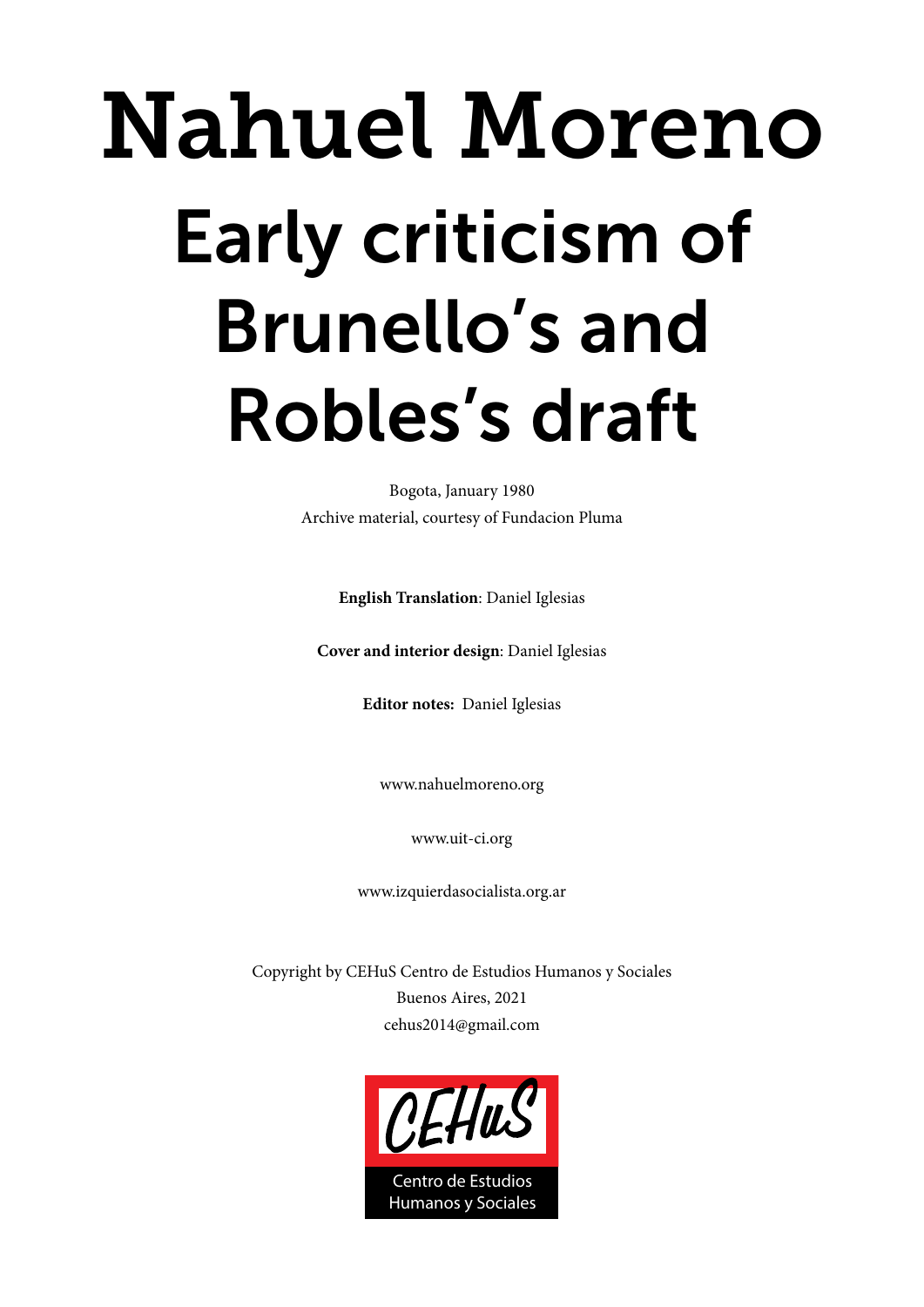## **Contents**

|  | It is not proper for leaders to present a "draft" to the party ranks as an official report to a |  |  |
|--|-------------------------------------------------------------------------------------------------|--|--|
|  | Brunello and Robles violated the iron laws of a counter-revolutionary stage3                    |  |  |
|  | We foresaw the coup and prepared the party and the masses to face it5                           |  |  |

## [First part:](#page-8-0)

## **[On the first three questions and statements in the](#page-8-0)  [document about facts, characterisations, and policies](#page-8-0)  [before March 1976](#page-8-0)**

## **[Chapter I](#page-8-0)**

| The coup danger was always present, historically and                                 |  |  |
|--------------------------------------------------------------------------------------|--|--|
| immediately in the forecasts of the Argentine PST 5                                  |  |  |
| The party prepared for clandestinity for a year before the victory of the coup  9    |  |  |
|                                                                                      |  |  |
| <b>CHAPTER II</b>                                                                    |  |  |
|                                                                                      |  |  |
| In the fight against the Triple-A, we faced the outpost of the counter-revolution 13 |  |  |
|                                                                                      |  |  |
| As long as it existed, until its last breath, there was no worse enemy than the      |  |  |
|                                                                                      |  |  |
| Was it right or wrong for us to take the plunge to promote a new leadership? 16      |  |  |
|                                                                                      |  |  |
|                                                                                      |  |  |
| A wrong and dangerous characterisation of Isabel's government 19                     |  |  |
|                                                                                      |  |  |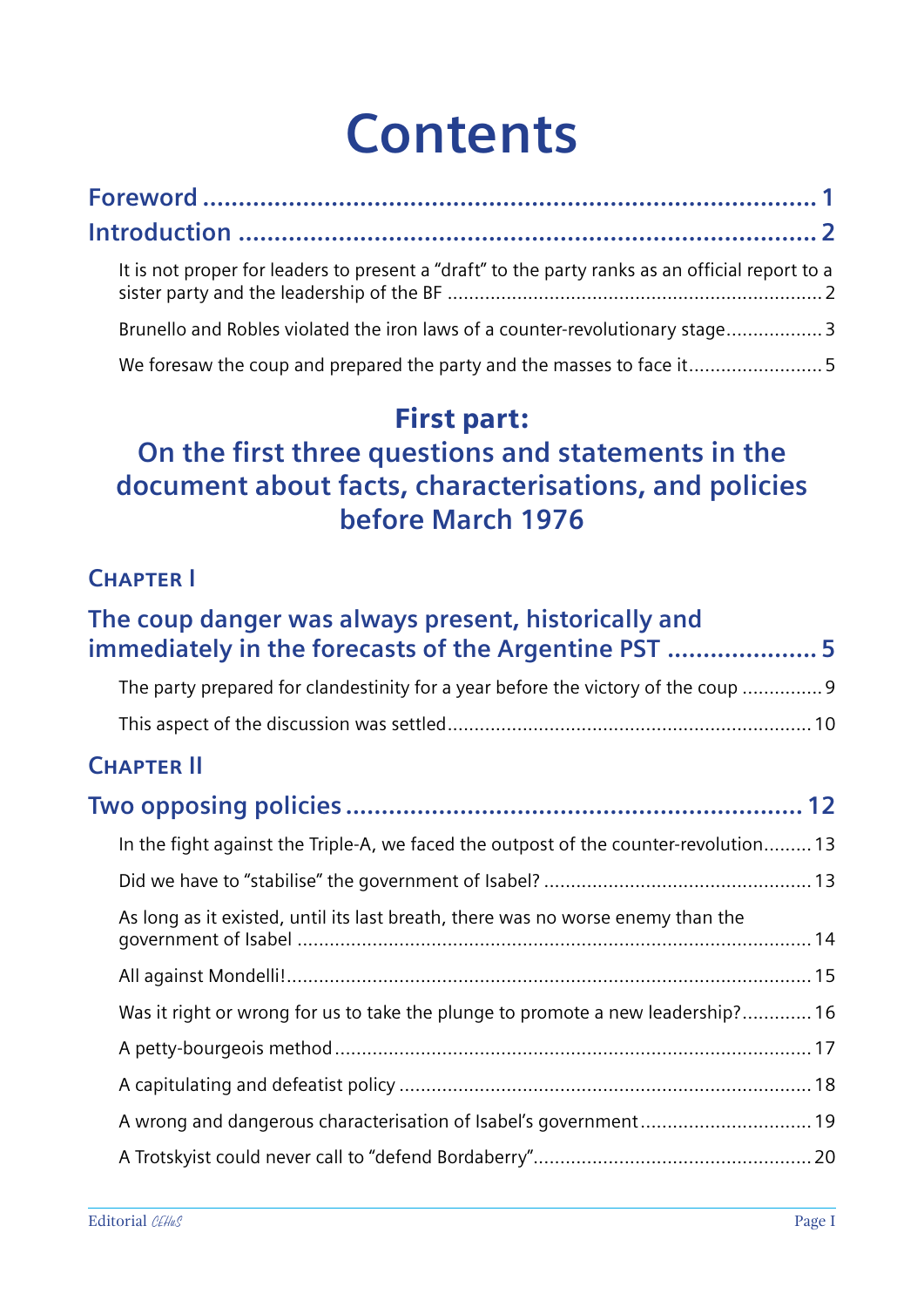| <b>CHAPTER III</b> |  |
|--------------------|--|
|                    |  |
| <b>CHAPTER IV</b>  |  |
|                    |  |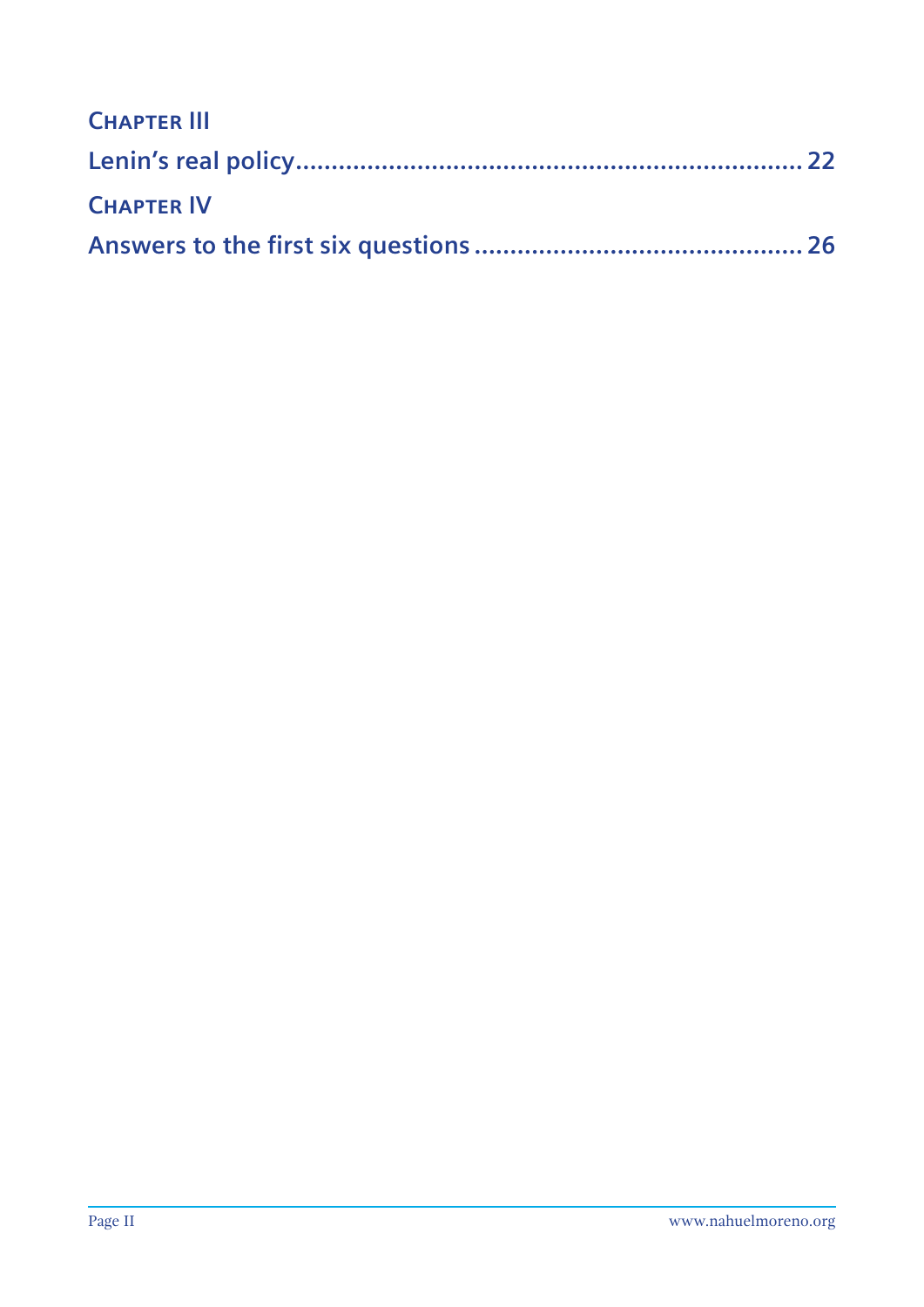## <span id="page-4-0"></span>Foreword

The PST (Argentina) was immediately banned by the genocidal military dictatorship that took office on 24 March 1976. The decree established that the mere fact of belonging to the PST was a crime. Since then, the party began to act in conditions of extreme and total clandestinity and had numerous members arrested and disappeared.

Nahuel Moreno, along with other leaders and militants, settled in Bogota shortly after the coup, to continue publishing *Revista de America,* continue with Editorial Pluma and promote the international Morenoist movement, which was still operating within the Fourth International (Unified Secretariat). In 1979–1980, when these debates took place, it was called the Bolshevik Fraction (BF).

Jorge Brunello and Juan Robles were leaders of the Uruguayan PST and had been in exile in Buenos Aires since the military coup in Uruguay. In April 1979, a national underground conference was held in Buenos Aires, which debated and run important debates and problems that had been taking place within the leadership of the PST (A).

As Moreno says in his introduction to this work — which is published for the first time — a week later, Brunello and Robles presented in Buenos Aires a letter to the Central Committee of the Argentine PST, titled *In defence of the Bolshevik Faction, in defence of the PST(A)*, which was accompanied by a "rough draft" that constituted the personal report to "the leadership of the PST (U) for discussion", and to the Executive Committee of the BF, which gave continuity to some discussions of the conference and reflected the existence of a majority and a minority within the Argentine leadership.

The letter arrived directly in Bogota when, in June 1979, two comrades from the majority of the EC of the Argentine party and three comrades from the minority faction (Brunello, co-author of the "rough draft", Armando and Osvaldo) travelled. Several meetings were held with the leadership of the Bolshevik Faction. Several agreements were reached but the discussions continued.

In January 1980, a national congress of the Argentine PST was held in Bogotá. Dozens of delegates travelled, together with the clandestine leadership, to participate in the event. This work by Moreno, a critic of Brunello and Robles' "rough draft", was part of the materials that were read and discussed.

Comrade Jorge Brunello remained as a leader of the PST (A). When the crisis and the outbreak of the current occurred, after Moreno died in 1987, Brunello formed a group that claimed to be Trotskyist and Morenoist. For his part, Juan Robles withdrew and eventually joined the Mandelist sector of Trotskyism.

To respect the archive material, we have kept "First part" in the title although it does not appear to be a second part.

#### **The editors.**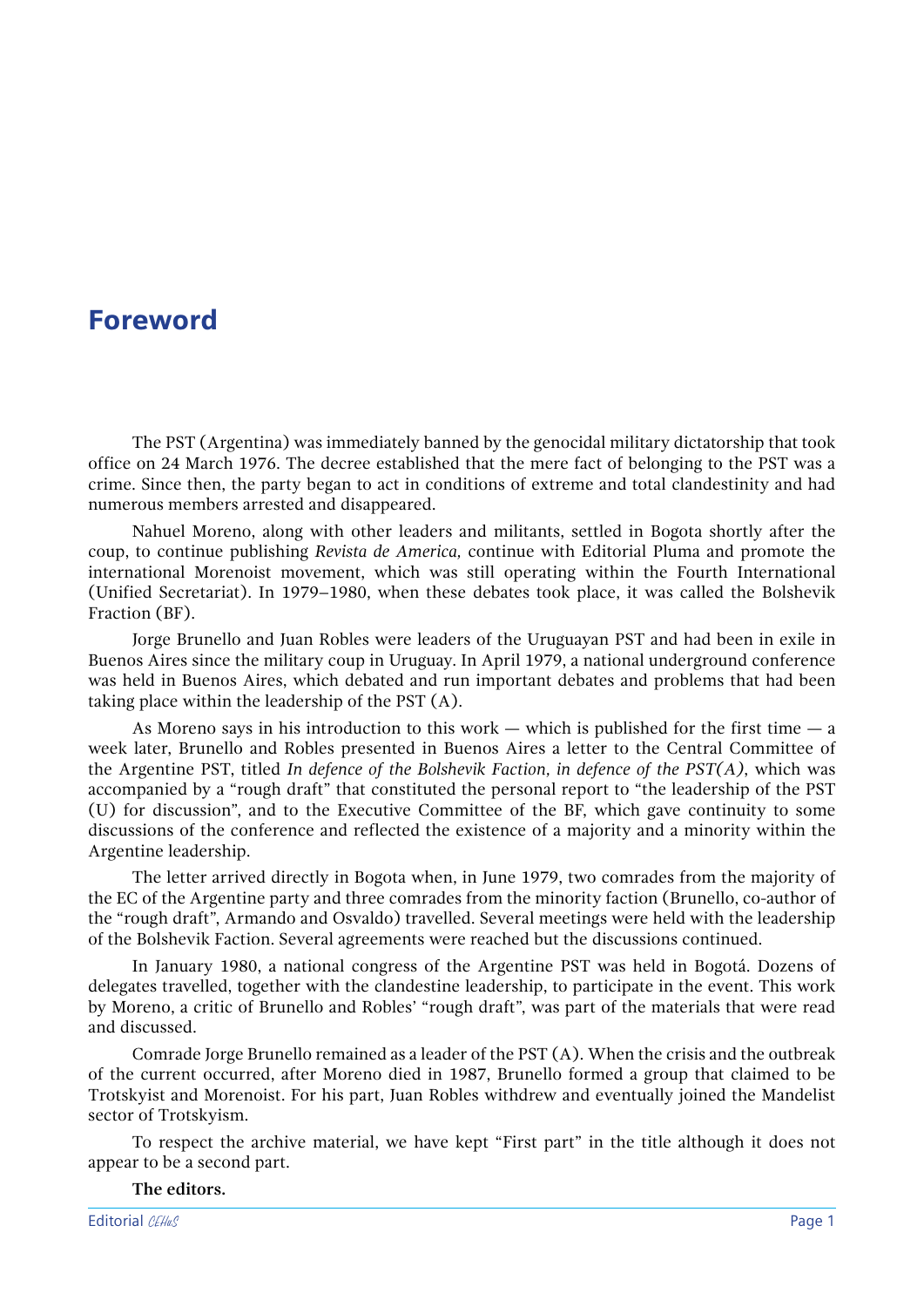## <span id="page-5-0"></span>Introduction

Bogota, January 1980

On 28 April 1979, a week after the Conference, Comrades Jorge Brunello and Juan Robles presented a letter to the Central Committee of the Argentine PST, entitled "In defence of the Bolshevik Fraction, in defence of the PST  $(A)$ ", which was accompanied by a "rough draft" that constituted the personal report to "the PST (U) leadership for discussion", and to the Executive Committee of the BF [Bolshevik Faction].1

In Bogota, we learned about this document in July, when two comrades from the majority of the EC of the Argentine party and three comrades from the Minority Faction travelled. One of those three comrades was Jorge Brunello, co-author of the rough draft in question. On that occasion, we discussed very hard several of the positions presented in the document and the comrades of the minority had the opportunity to consult the party archives to document both their claims and those of the majority of the PST leadership and ours. Based on all this, we advanced a lot in the discussion, and we even came to agree on some points, as we will see later. Since then, I had the intention of preparing a comprehensive response to all the problems that the minority raises and also to the Faction Platform led by Comrades Brunello and Robles, which arrived in Bogotá several months after July and which I did not read as I was most of the later time abroad. However, I could only start this job. Given the very near holding of the World Conference and the Party Congress, it seems to me it is very possible I may not have the time necessary to complete that response. That is why I have decided to round off the few chapters I had ready since last year, as a first contribution to the discussion, notwithstanding that I complete everything necessary about that document and that platform as soon as I have a little more time.

### **It is not proper for leaders to present a "draft" to the party ranks as an official report to a sister party and the leadership of the BF**

Before getting directly into the subject, I want to make some considerations about the nature of the document and the purpose its authors gave it. They clarify the document is a "rough draft" and ask 33 questions on key points to which they do not answer.2 They end up making three clarifications,

<sup>1</sup> This document is reproduced in the compilation of internal materials that the party leadership has just made — *History*, volume I — between pages 26 to 52. We will quote it according to the page number in which the quotations appear in that compilation.

<sup>2</sup> "Before concluding and as this rough draft covers numerous aspects (…) we ask the comrades of the Argentine Central Committee to respond clearly on some points that are key for us." (*In defence of the Bolshevik Faction, in defence of the PST(A)*, p. 51; emphasis NM.)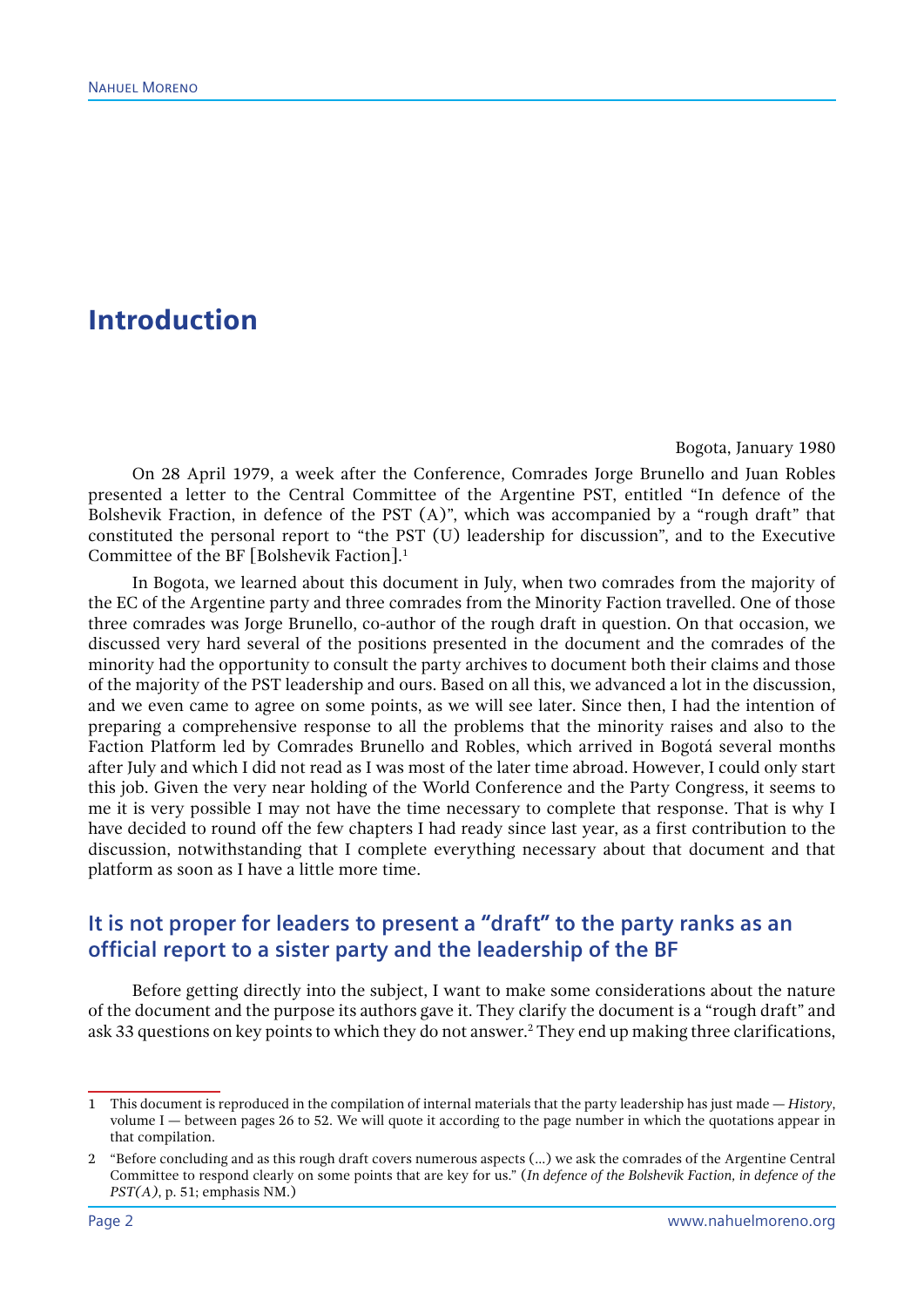<span id="page-6-0"></span>where they say they are fully aware of their *mistakes*, insist on the *draft* nature of the document, and ask that it be published on an internal discussion bulletin.<sup>3</sup>

Surely, more than one comrade has already guessed where we are going. How can it be that two old leaders present as an *official* report to the Uruguayan party and the leadership of the BF, with a request for publication in a bulletin for the entire rank-and-file of the Argentine party, a document that is a *"rough draft", with unanswered questions and with "inevitable mistakes".*

This is an attack on the seriousness that any document or position of leaders that is presented to the rank-and-file of the party must have. Just as the class struggle is the litmus test for every leader, how to act in the face of internal party discussion is no less so. Both, the statements and the questions, are a demagogic display of false modesty and a misguided polemic manoeuvre, which leads them not to act as leaders. A leader cannot bring unanswered doubts and questions to the party rank-and-file. What is magnificent and commendable in a rank-and-file militant is inadmissible in a leader, whose role is to give clear answers and definitive documents.

Are the 33 questions authentic and the authors do not know how to answer them? Or are they a rhetorical device since they do have categorical answers? In the first case, the comrades had every right to make them, but only to the leadership and, based on the answers they received, to advance or not in the political discussion. In the second case, the comrades had to give their *categorical answers*, without resorting to short-range political tricks. And those responses had to be thoroughly documented based on the statements of the Executive Committee, the internal bulletins, the newspaper editorials. Only in this way can we win  $-$  or lose  $-$  a serious discussion and educate the party. If a leader presents a document to the rank-and-file of the party, he has to be willing to demonstrate it and defend it down to its last comma. As long as he is not in these conditions, he must continue studying, documenting and discussing at the leadership level.

All these contradictions, coming from comrades of the political stature of Brunello and Robles, whose relations with the party leadership have always been extremely fraternal, led me to think that, when writing their document, the comrades were, at least, obfuscated. However, it is not my intention to start with strong methodological criticism of these aspects — despite its undoubted importance — since I consider the document as part of the crisis the party experienced last year and because I have seen comrades of the PST (A) who do not belong to the faction led by Jorge and Juan committing mistakes as serious or more serious than those I have just pointed out.

The goal of these methodological criticisms is to rebuild with Comrades Brunello and Robles and with those who follow them, the leadership team that has worked fraternally and intimately linked to us for so many years and with such good results. And it also has the goal of acting as a team with the comrades, so we can clarify the real differences, document them exhaustively and take them to the ranks avoiding confusing anyone with unfounded or ill-founded statements or accusations.

## **Brunello and Robles violated the iron laws of a counter-revolutionary stage**

From what the comrades raise in the document, another problem arises, this one indeed serious, because they insist that we are in a *counter-revolutionary* stage. Without discussing now whether they are right or wrong, this means that, for Brunello and Robles, the party is undoubtedly subjected to relentless persecution, one of the worst in its history. And the comrades themselves

<sup>3</sup> "Before finishing we want to raise three things. The first is to reiterate once again that all the criticisms and doubts contained in this draft are made being fully aware of our great limitations and errors and that they are the criticisms of disciples of the leaders of the party, which, among other great merits, has been that of having been the creator of our party in Uruguay.

<sup>&</sup>quot;Secondly, we want to clarify to the comrades that, forced by the haste imposed by the completion of the CC, this document should be taken only as a *draft* and that, later, we will write its *final text*.

<sup>&</sup>quot;And, lastly, we ask the comrades of the Central Committee to discuss it and, if possible, *to publish it in an internal discussion bulletin*." (*In defence …,* p. 53; emphasis NM.)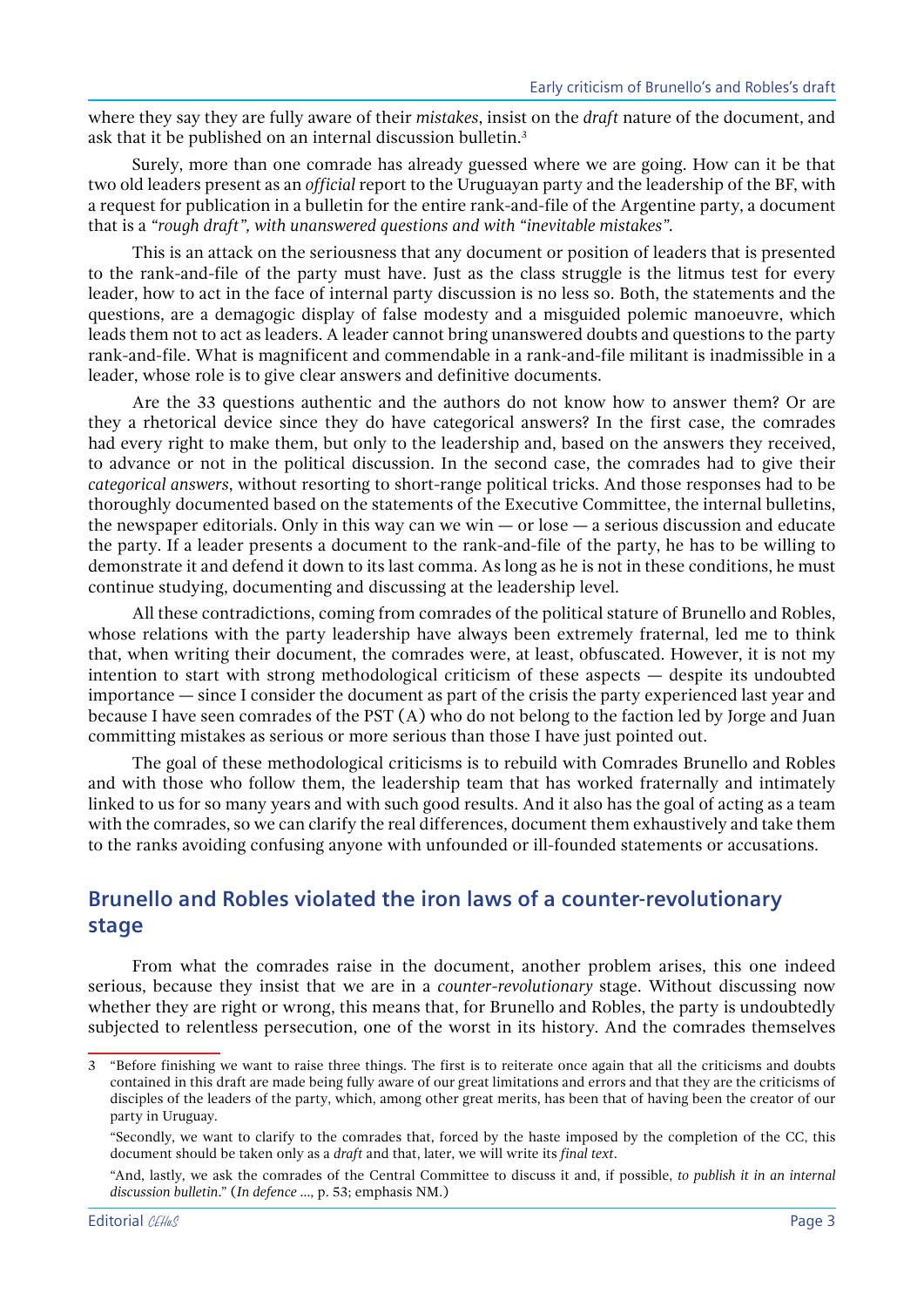point out the essential need to defend the party in these harsh circumstances. This is a matter of life and death, both for each comrade individually and for the entire party. In other words, it means that the greater the repression, the greater the party patriotism and the greater the adjustment of the defence mechanisms.

The experience of over a century of the struggle of the working and revolutionary class validates a permanent law for the counter-revolutionary stages: the government and its police committed to the utmost in destroying the revolutionary party, take advantage of every obfuscated controversy, every factional struggle, to that end. In a counter-revolutionary stage, the just eagerness for political and theoretical clarification should never lead us to forget this iron law, which implies avoiding like the plague harsh and factional confrontations that, in those circumstances, only serve the reaction.

None of this excludes the discussion, which can be very strong but which has to be careful, fraternal, always putting the integrity of the party as a fundamental concern, always showing the reaction, its police and its torturers, that clandestinity and the blows have united and solidified us more than ever. This is the first norm that rules the internal life of the party at such a stage. Comrades Brunello and Robles, despite their characterisation of the stage, promoted a factional struggle that could only weaken the party, which they did not pass through the sieve of the party defence. Moreover, having not taken into account the consequences of the counter-revolutionary stage in the internal life of the party, ignoring this aspect of reality, they did not realise the characteristics of the stage are the ultimate reason for the problems and crises. experienced by the party.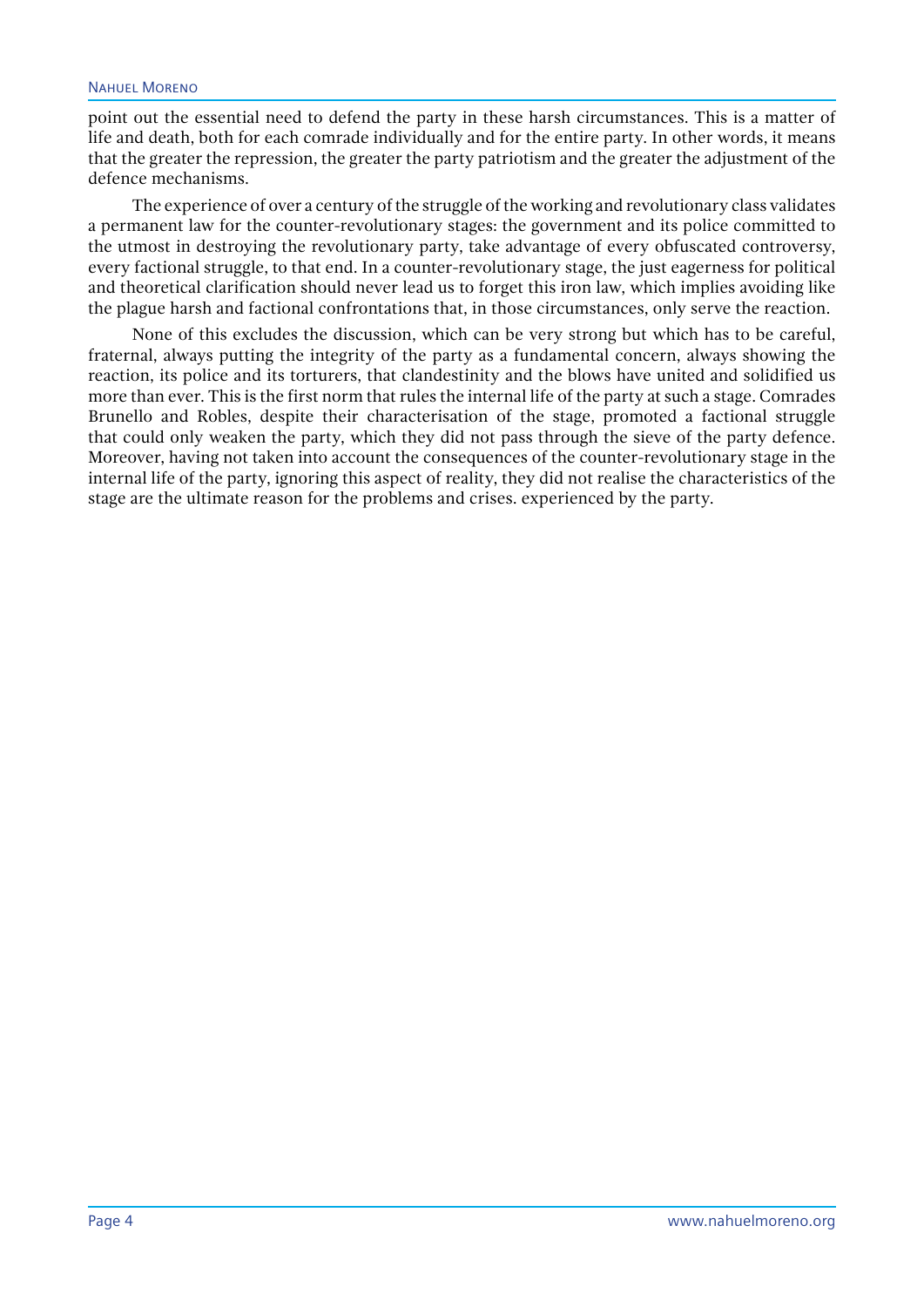## <span id="page-8-0"></span>*First part:*  **On the first three questions and statements in the document about facts, characterisations, and policies before March 1976**

**Chapter I**

## The coup danger was always present, historically and immediately in the forecasts of the Argentine PST

The coup danger was always present, historically and immediately in the forecasts of the Argentine PST

The "draft" of the two comrades has two central statements:

1. The party did not foresee the coup; therefore, it did not give the masses a policy to confront it and did not prepare the party for the possible passage into clandestinity.4

2. The line that it had from October-November 1975, and in particular the first three months of 1976, was totally incorrect. Furthermore, with it, we "disarmed the class" and "facilitated the military coup".

Before going into a careful discussion of both statements, we must distinguish the great difference that separates them. The first refers to *events* that took place, that are documented, that it is very quick and easy to prove them, which categorically prove this statement is completely false and irresponsible, rare in leading comrades with so many years of Trotskyist tradition and experience. The second statement refers to a policy, and as such, it is totally legitimate to discuss it, within the framework that corresponds to a historical discussion such as that.

## **We foresaw the coup and prepared the party and the masses to face it**

We will unravel the first statement of Comrades Brunello and Robles. It is no coincidence that in the letter that I addressed to the April 1979 National Conference of the Argentine party, I began by recalling the discussions about the possibility of a coup, since this was a question that

<sup>4</sup> In chapter one, point III of the "draft", it says: "We did not foresee the coup, we did not call the masses to confront it, nor did we prepare the party for the counter-revolutionary stage (…) In the mini balance-sheet of Comrade Moreno's letter, it is stated that we foresaw the inevitability of the coup. This is true historically but not concretely. More precisely, when the period of preparation for the coup opened, we self-criticised for having called to confront the coup and discarded its immediate possibility" (p. 27). The title of chapter three reads "The party did not foresee the coup nor did it prepare to go into clandestinity" (p. 32).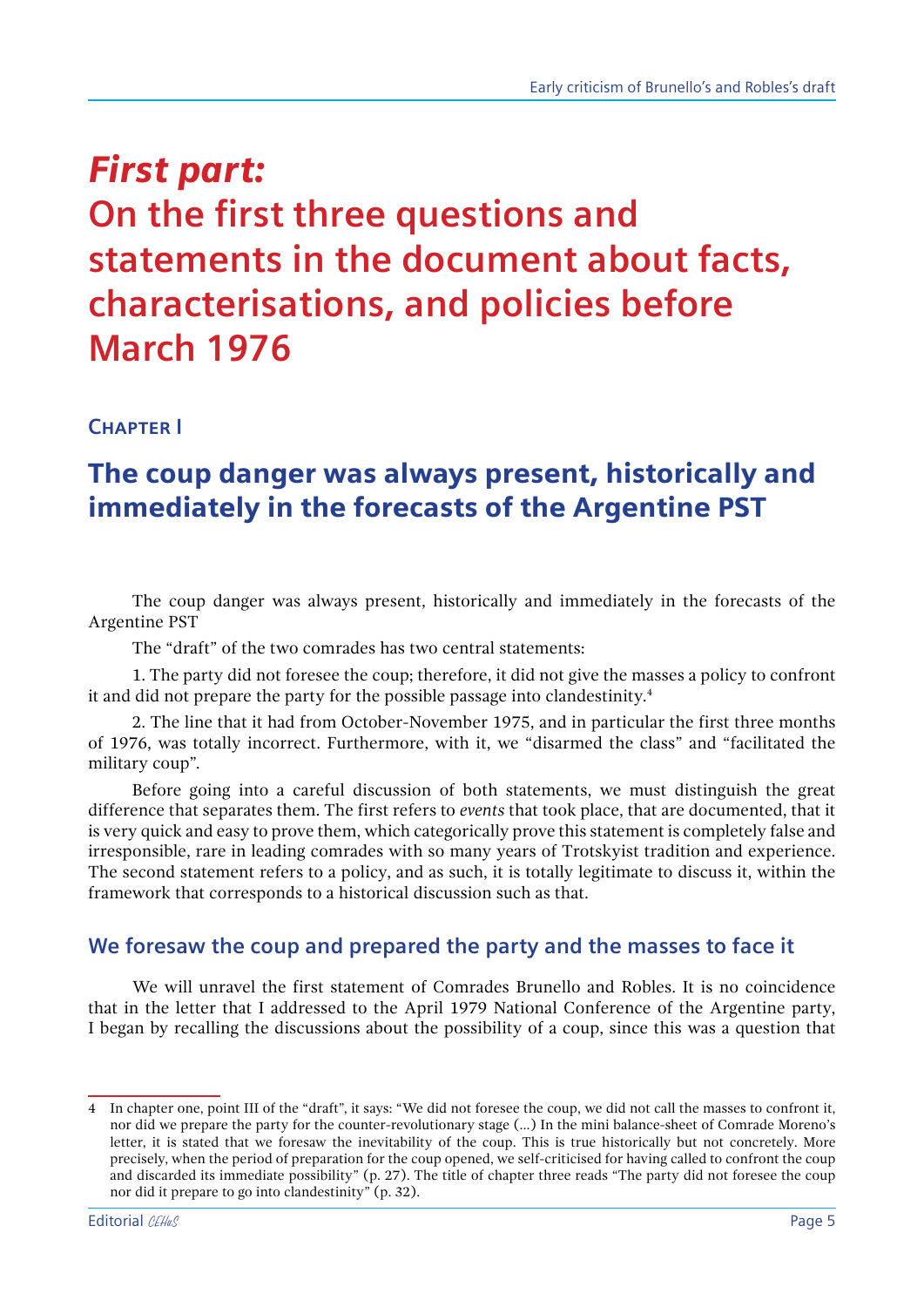had been raised since the victory of FREJULI.<sup>5</sup> Many sectors of the left, and in particular some of the main leaders of the Unified Secretariat, said the coup had already taken place under the Peron government. Only we said categorically and from the outset that this was not the case and that there was a danger of a Pinochet-style coup by the oligarchy and imperialism,

In September 1973, from Avanzada Socialista, we insisted on our alert that the Lanusse<sup>6</sup> plan closely resembled that of the Chilean military.7 From the beginning of 1974, we specifically warned that the oligarchy planned to wait patiently for the government to discredit itself and then win the elections or give a coup.8

At the end of 1974, with the escalation of the Triple-A9 and the advance of Lopez Rega's10 cohorts, the party developed an intense activity denouncing the advance of the right and calling for the rejection of any *coup d'état*, open or covert.11

Comrades Brunello and Robles will say that they fully agree in all of the above, that they expressly clarify that the party historically foresaw the coup. But the party not only did that but also *made a permanent and systematic campaign to denounce the coup as of May 1975 and the possible coup triumph was a central issue of its politics* (despite the strange memory of the comrades) in February-March 1976. Proof to hand.

A little less than a year before the Videla<sup>12</sup> coup  $-$  I insist, May 1975  $-$  we began to warn about two possible and parallel dangers that were just around the corner: the "auto coup" of the most reactionary wing of Isabel Peron's government and the "liberal coup" of the military, the bourgeoisie and imperialism. And we were not saying it in a historical sense, but we were referring to "the two

<sup>5</sup> **FREJULI**, the acronym for the Justicialist Liberation Front, was an Argentine electoral alliance formed in 1972, after the agreements between Lanusse, Balbin, and Peron — the Great National Agreement (GAN) — for Peronism to recover legality and join the efforts of the bourgeoisie and the army to channel and divert the ascent revolutionary started in 1969 with the Cordobazo. It was made up of the Justicialist (Peronist) Party with other minor parties. It ran for the presidential elections of March 1973 and September 1973, winning both times with the candidacies of Campora-Solano Lima and Peron-Peron, respectively. [Editor]

<sup>6</sup> **Alejandro Agustin Lanusse** (1918–1996), de facto president of Argentina from March 1971 to May 1973. Great architect of the so-called Great National Agreement. On 25 May 1973, he handed over the presidency to the Peronist candidate, Hector Campora. [Editor]

<sup>7</sup> *Avanzada Socialista*, No.7, 26 September 1973, article "Seven million look at Peron": "We have been warning for some time that the Lanusse plan of 11 March resembled the plan of the Chilean military."

<sup>8</sup> *Avanzada Socialista*, 15 March 1974, analysing the electoral course of FREJULI, we said: "The new plan of the oligarchy is to wait patiently for the discredit of the government to win the elections or overturn it through the coup."

<sup>9</sup> The **Argentine Anticommunist Alliance** (usually known as **Triple-A** or **AAA**) was a far-right death squad that initiated the assassinations of state terrorism under the Peron government in 1974, encouraged by a sector of Peronism, the union bureaucracy and the armed forces. The Triple-A was secretly led by Jose Lopez Rega, Minister of Social Welfare and it was responsible for the disappearance and death of almost 700 people. [Editor]

<sup>10</sup> **Jose Lopez Rega** (1916-1989) was a politician and Argentine minister, known for his influence on Juan Domingo Peron and Maria Estela (Isabel) Martinez de Peron and organising, from the position of Minister of Social Welfare, the Triple-A, a paramilitary right-wing terrorist group. His influence increased rapidly since 1973, especially after Peron's death in mid-1974, becoming a virtual prime minister because of his influence on Isabel Peron, to the point that almost all the cabinet was made up of men of his trust, promoted by him. Nicknamed "the Sorcerer" by his adversaries for his affinity to esotericism. [Editor]

<sup>11</sup> In the multiparty meeting of October 1974 our axis was the denunciation of the coup, with the slogan "Fight the coup without supporting the government" (*Avanzada Socialista*, year III, No 125, 15 October 1974). The editorial of issue No 130, of 28 November 1974, proposes three points for the workers' struggle. The first says: "Against any coup d'état, open or covert." We do not bring more examples since Brunello and Robles did not question this "historical" aspect.

<sup>12</sup> **Jorge Rafael Videla** (1925–2013) was the general who led the genocidal coup of March 1976 together with Admiral Massera and Brigadier Agosti. Between 1976 and 1978 he served as the de facto presidency of Argentina, in the first stage of the civic-military dictatorship self-titled National Reorganisation Process. [Editor]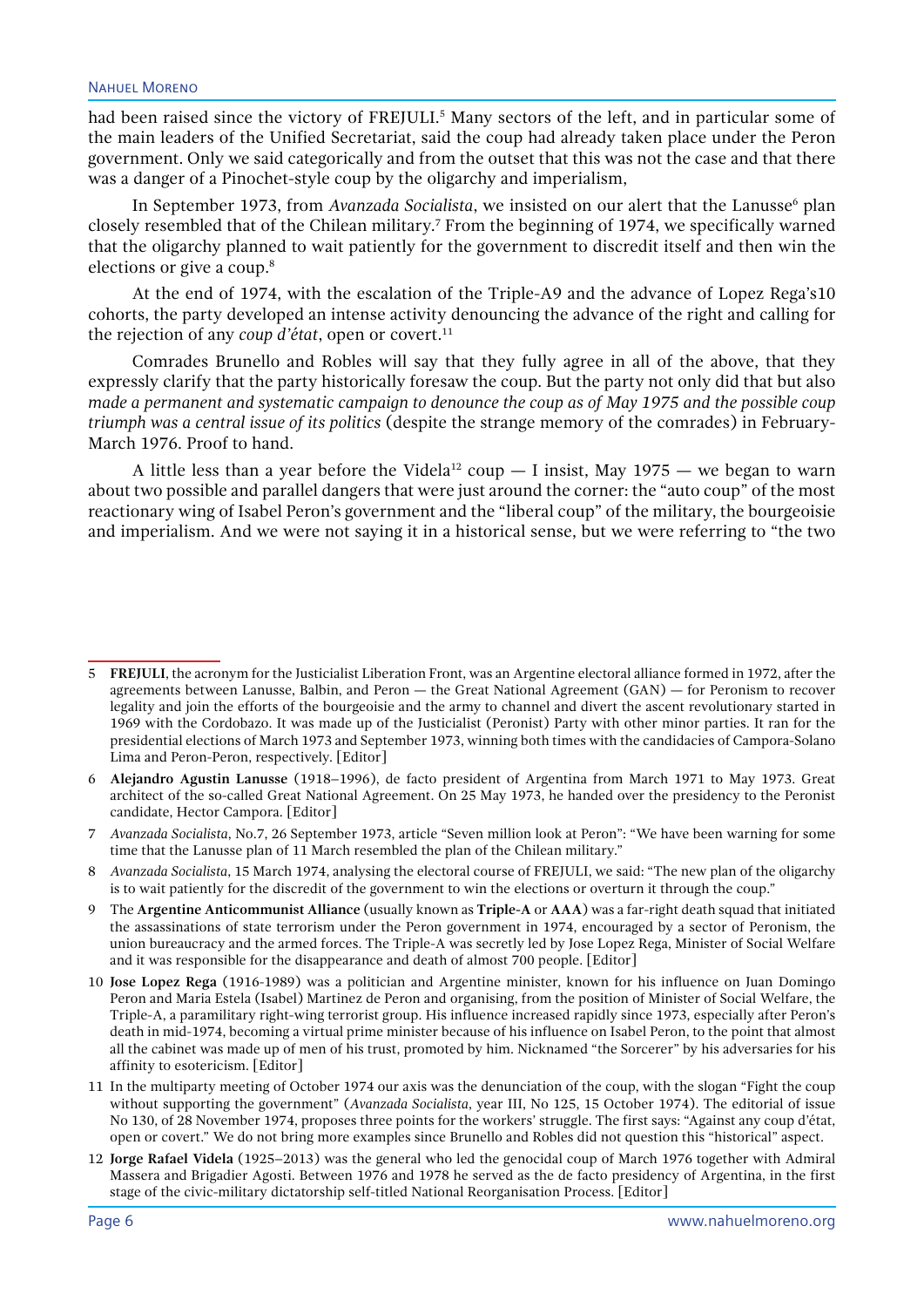*currently* possible coups …".13 So current was the problem then, that a few weeks later the "self-coup" took place, with the Rodrigazo.<sup>14</sup> that was forced to back down by the workers' strike.

Comrades Brunello and Robles say that as of the "liquidating self-criticism" of the extended CC in October and my direct intervention (during August I had been abroad and, on my return, I presented a critical position in the EC, which was accepted, regarding the line we had given during August), we discarded *the* possibility of the *coup d'état*.

Let us recall the forecasts of that celebrated Central Committee of 10 October 1975 and see, in the light of subsequent events, whether they were correct and we were right or they were wrong and Brunello and Robles are right today. We characterised that, after the Rodrigazo, the possibility of a coup had receded since we had entered a situation of revolutionary or pre-revolutionary crisis, that the bourgeoisie was terrified of the possible course of the situation, and that there would be no coup until it demobilised the workers. We said that the danger of a coup would materialise if the workers' movement failed to defeat the counter-revolutionary offensive, which at that time was in the hands of the government of Isabel Peron. Either it would be defeated, or it would almost inevitably change hands (with Isabel in front of the military or the military directly). The perspective was towards another great battle of the workers against the government of Isabel, and it was based on that perspective that we set our policy.

What happened? Almost exactly what we forecasted: there was no coup in all those months; there was a second struggle against Isabel. This second struggle was much weaker than the first, the betrayal of the bureaucracy demobilised the workers and the coup took place. If Brunello and Robles were more serious or at least had a better sense of humour, they should congratulate us as good fortune-tellers instead of criticising us for being blind.

As of the October CC, as in previous months, we always kept in mind as a latent and ferocious threat the danger of the coup, crouched behind Isabel Peron's armchair. And this is how we kept denouncing it in each issue of *Avanzada Socialista*. Let's recall a few examples.

The year 1976 began amid a climate of unrest and, to a certain extent, the question of the coup hung in the air. In the first issue of *Avanzada Socialista* that came out, in February, it was published as an editorial a call from the Executive Committee to the Communist Party and the Peronist Working Youth to launch a united front to face the crisis in the country and the offensive against the workers. We proposed a unitary Trade Union Conference and one of our central points to be approved at that conference was *a categorical pronouncement against the coup d'état, "a new looming threat*".15 In an article in the same issue, from which we called for a working-class and popular solution to the crisis, it said: "To the extent that this bosses' united front strengthens, *the possibility of a new coup d'état* will open up, under the banner of the exploitation of the workers' movement. This terrible blow for the

<sup>13</sup> The article "We are at War" ended: "These young comrades may fall victim to the mirage of the 'liberal' bourgeoisie. Their hatred of the democratic abuses committed by the government and the fascist gangs can throw them into the arms of the 'liberals'. Confused by the government's contictions, they can rely on the democratic mask, which the oligarchy and imperialism sometimes use to reach power and execute the most anti-worker and undemocratic of dictatorships. When our party poses, in the face of the political crisis, that we oppose both the ultra-reactionary self-coup, which may be brewing within the government itself, as well as the coup of the liberals, of the military who promise to defend freedoms, it is not that we have an abstentionist position, or that we are against coups d'état because of an ideological or moral principle. We are against the two currently possible coups because both are the back door that leads to much worse regimes for the masses than the current one. Faced with them, we cannot help but call the workers to continue searching and contracting our own class path, independent of imperialism coup variants, the oligarchy and the bosses." (*Avanzada Socialista*, year IV, No. 148, 31 May, 1975.)

<sup>14</sup> **Rodrigazo** is the name given to a package of economic adjustment policies announced in Argentina on 4 June 1975, and the workers' mobilisation that followed. The package was announced and implemented by Celestino Rodrigo, Argentine Minister of Economy in the government of Isabel Peron. The measures included: 150% devaluation of currency for the commercial exchange rate; 100% increase in utility and public transport prices; 180% rise in the price of fuel; 45% increase in wages and the freezing of collective bargaining. The social protests resulting from these measures put the government of Isabel Peron in crisis. [Editor]

<sup>15</sup> "Our party considers that, together with these defensive proposals, the conference must declare itself categorically on the coup d'état, a new threat looming on the political ground, the possibility of a coup that is reflecting the bosses front which is actually forming in the economic field." (*Avanzada Socialista*, year V, No 173, 9 February, 1976.)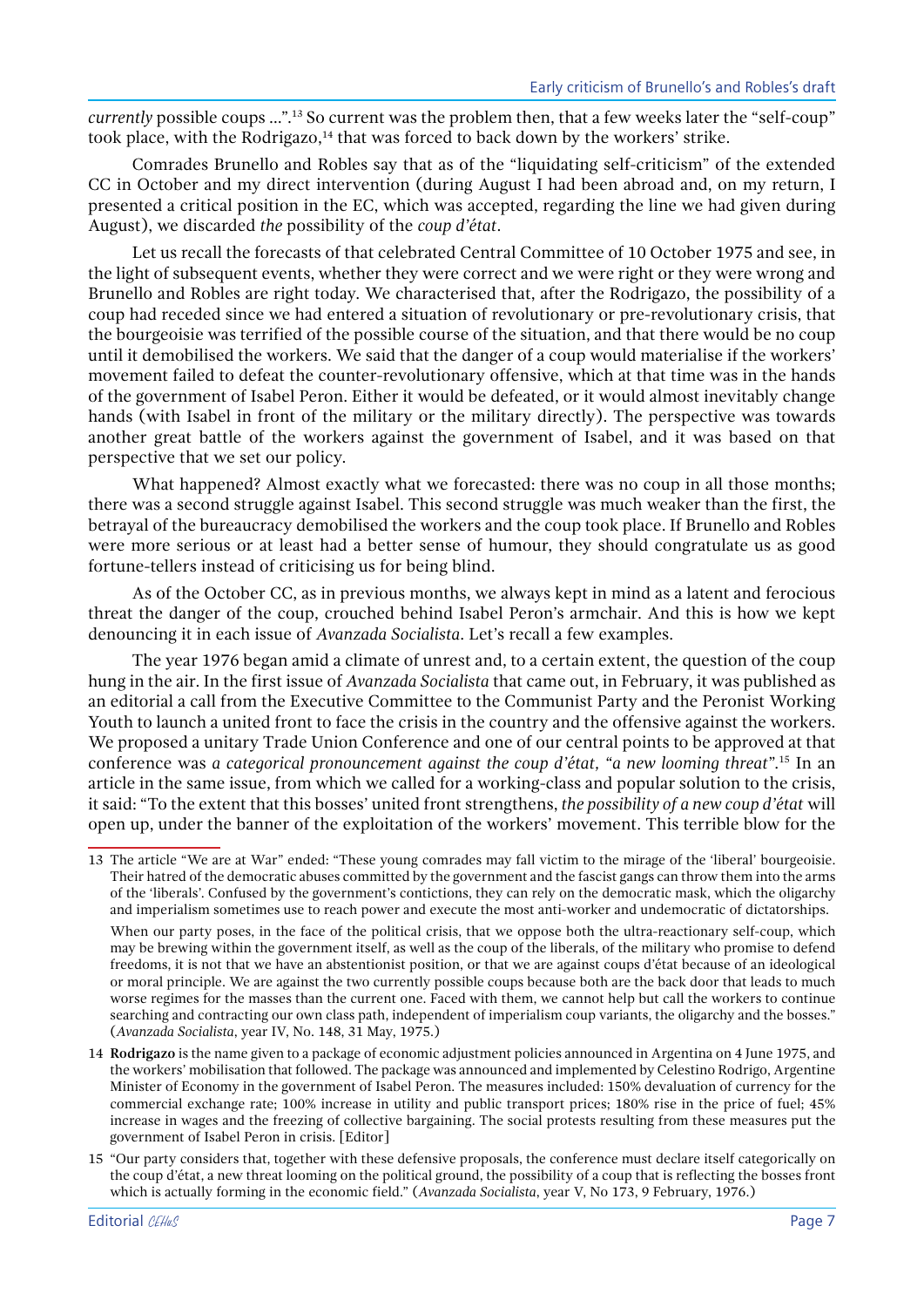country and the workers would imply that the bulk of the bourgeoisie would detach itself from the Peronist government, after having squeezed it to the end."

On 17 February, the party had the opportunity to make a brief statement on Channel 7, which was later published as the editorial page of the newspaper. There we said that we had to *"speak out against false or even worse alternatives, in the first place, the one that could attempt a military coup."16*

The central page of the 25 February issue was dedicated to insisting on the need for a workingclass and popular solution to the crisis and there we pointed to the *pro-coup groups, "apparently minority" that "want to 'solve' the problem with a slash of the sword, applying a Pinochet-style dictatorship."17*

Undoubtedly, the national situation was very confusing, which was reflected in the discussions that took place and in the disparity of positions that existed within the party. In an internal bulletin of 3 March, the national leadership pointed out that there were three positions in the party: those who did not believe in the possibility of a coup, those who considered that it was inexorable, and the third, of the party leadership, "which considers that whether the coup happens or the current situation continues and we get to the elections, it will be a consequence of a combination of circumstances and events and not the product of a single phenomenon."18

On Friday, 5 March, the country was shocked by the television announcement of a brutal plan of economic super-exploitation, the Mondelli Plan.19 If until that time the axis of our policy was to seek a working-class and popular solution to the crisis, denouncing both the Peronist government and the coup threat, from that day on the whole party launched itself to promote and lead the mobilisations against Mondelli, which began almost immediately. But the forecast of the coup is still present, it does not depart for a minute from the pages of the newspaper or the concerns of the party. One of the headlines of *Avanzada Socialista* on 15 March said: *"Coup d'état: prevent it with the mobilisation."*  In the same issue, the Executive Committee of the Socialist Youth called on the youth, workers and students to confront the Mondelli Plan, saying: *we did not ignore either the danger of a coup that lurked in the country and we called for a general strike of the workers' movement to face it*. 20

19 **Mondelli Plan** was the name given to an antiworker economic plan launched in February 1976. Its promoter was the Minister of Economy, Emilio Mondelli. [Editor]

<sup>16</sup> "For this reason, together with expressing the main responsibility of the government and the inconvenience of continuing for just one more minute, we must speak out against false or even worse alternatives, in the first place, the one that could attempt a military coup. The memory of the tragedies of 1955, 1963, and 1966 is still fresh in our memory, when different military dictatorships with their Pinedos and their Alsogarays as ministers, attacking and taking over unions, ended up bloodily confronting the workers and plunging the country into crises as terrible or more terrible than the current one." (*Avanzada Socialista*, year IV, No. 179, 23 February 1976.)

<sup>17</sup> The central-pages article, under the title "For a working-class and popular solution", said: "(…) there are apparently minority pro-coup groups who want to 'solve' the problem with a slash of the sword, applying a Pinochet-style dictatorship." (Ibid.)

<sup>18</sup> Internal Bulletin of 3 March 1976: "Around the possibility of a coup d'état in the immediate term, a fruitful controversy has arisen within the leadership and the entire party militancy. Saving logical nuances, three analyses of this possibility are outlined. First, the analysis holds that, as in August of last year, since the bourgeoisie does not plan a coup, nothing will happen. The coup d'état is a mere theoretical possibility, not a political one, more or less like the possibility the Portuguese socialist party will carry out the workers' revolution. This possibility may exist theoretically but today there is no political possibility it will take place. The second analysis, that considers there has been a coup plan by the Armed Forces since last year, and therefore everything that is happening inexorably brings us closer to the achievement and fulfilment of that plan. Therefore, the coup is inevitable and is already nearby. Third, the analysis of the party leadership that considers that the coup, if it takes place, and likewise if the current situation continues and we reach the elections, will be a consequence of a combination of circumstances and events and not the product of a single phenomenon, as the comrades supporting the other two positions reason and who believe there is practically no possibility of a coup. The party leadership holds that the only determining factors are the rise of the workers' movement and the plan of the bourgeoisie. For those who believe the coup is inevitable in a more or less immediate term, the determining element is an alleged coup plan by the Armed Forces. Even if it were true that the bourgeoisie as a whole continues to cling to bourgeois democracy and the GAN, likewise if the Armed Forces are behind the coup, none of these trends works in a vacuum. These trends, in the field of class struggle, have to deal with the plans of imperialism, as well as with the struggles of the working class. Not only in physics does material resistance exist; with as much or greater reason this phenomenon occurs in the class struggle."

<sup>20</sup> *Avanzada Socialista*, year V, No. 181, 15 March 1976.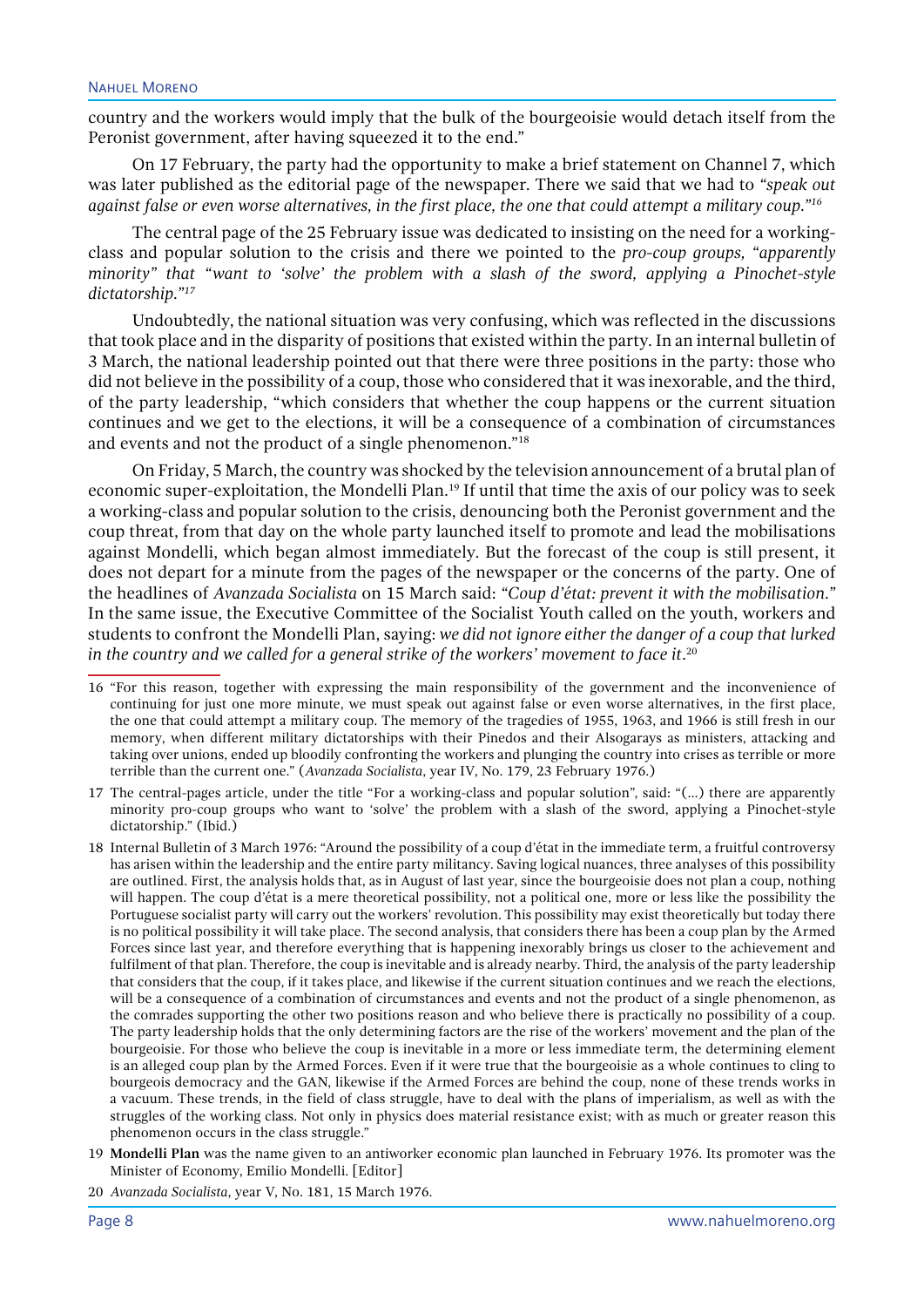<span id="page-12-0"></span>The last issue of the newspaper is dated 20 March. The central article *begins by talking about the imminence of the coup d'état, which took place four days later*. 21

We believe that so far, it is evident the party had the coup permanently present as a historical and immediate danger and its policy (about which we will discuss separately) had it in mind as a very serious problem.

## **The party prepared for clandestinity for a year before the victory of the coup**

The permanent presence in our analysis of the danger of a coup, and the direct repression we suffered, meant that the problem of clandestinity had been raised daily long before the victory of the coup. Many comrades will remember from their direct experience and from the tragic deaths we suffered at the hands of the death squads that the party, although it maintained its legal status as a national party until 1976, had already begun to have a semi-clandestine operation in many aspects for almost two years before the victory of the coup.

As of 1974, we had to increasingly reduce the use of the local headquarters (and the ones we used were with a thousand security and defence measures), but in May 1975 — as an inevitable internal face of the political analysis that we already recalled — an adjustment was made in the measures, when we gave the order to face the activity almost as if the triumphant coup were immediate: "The situation forces us to make this request to all the comrades: *let's exaggerate the security measures*, watching the pace of events. Let's not use the premises even to the minimum extent that we were doing. Let us take care of the call to meetings and adopt the most rigorous security measures. *Let there be no panic and that all comrades be aware that these are necessary minimal preventive measures and let us not make mistakes*."22

Referring to this date, during the meeting in Bogota, Comrade Andres reminded Brunello that, when the Uruguayan leadership arrived in Buenos Aires, *in May 1975*, I myself made it clear to them that if they did not take immediate and effective measures of total clandestinity, we were going to expel them since we were preparing for the possibility of an imminent triumphant coup.

Regardless of whether or not it was the most likely variant from the point of view of the political analysis, the party leadership formulated a categorical internal organisational policy long before March 1976: to increasingly act as if the triumph of the reactionary coup were imminent. This was so for a simple reason. We could not bet on the other variant, because if we were wrong (we did not prepare and the coup came), they would sweep us off the surface of the earth.

This is why, as of 1975, it was decided the best leaders of the party would dedicate themselves to preparing the clandestine apparatus. It was voted that all the comrades, especially the leaders, would change their address and that three clandestine printing apparatus would be built. All the zonal directorates and the national directorate had clandestine offices for their operation and to centralise the activity. A month before the coup, the party already had two clandestine printing apparatuses.

Because these are issues related to clandestinity, there may be many comrades who ignore much of what we are saying. But Brunello and Robles should have been more serious about their claims since they did know much of this. Since they like questions: Where were the party archives? Why didn't they fall in the hands of the police? Where did the party leaders live in the year before the coup? How come none of the members of the party and the zones leadership was taken to prison? Why, when the coup took place, did we have so few prisoners in the whole party? How and where could the party leaders continue to function from the day of the coup? How, in less than three months, the main leader and the International Commission were transferred to another country where they had been expected for a long time? We do not leave unanswered questions, when they

<sup>21</sup> *Avanzada Socialista*, year V, N0. 182, 20 March 1976.

<sup>22</sup> *Internal Bulletin* of 15 May 1975.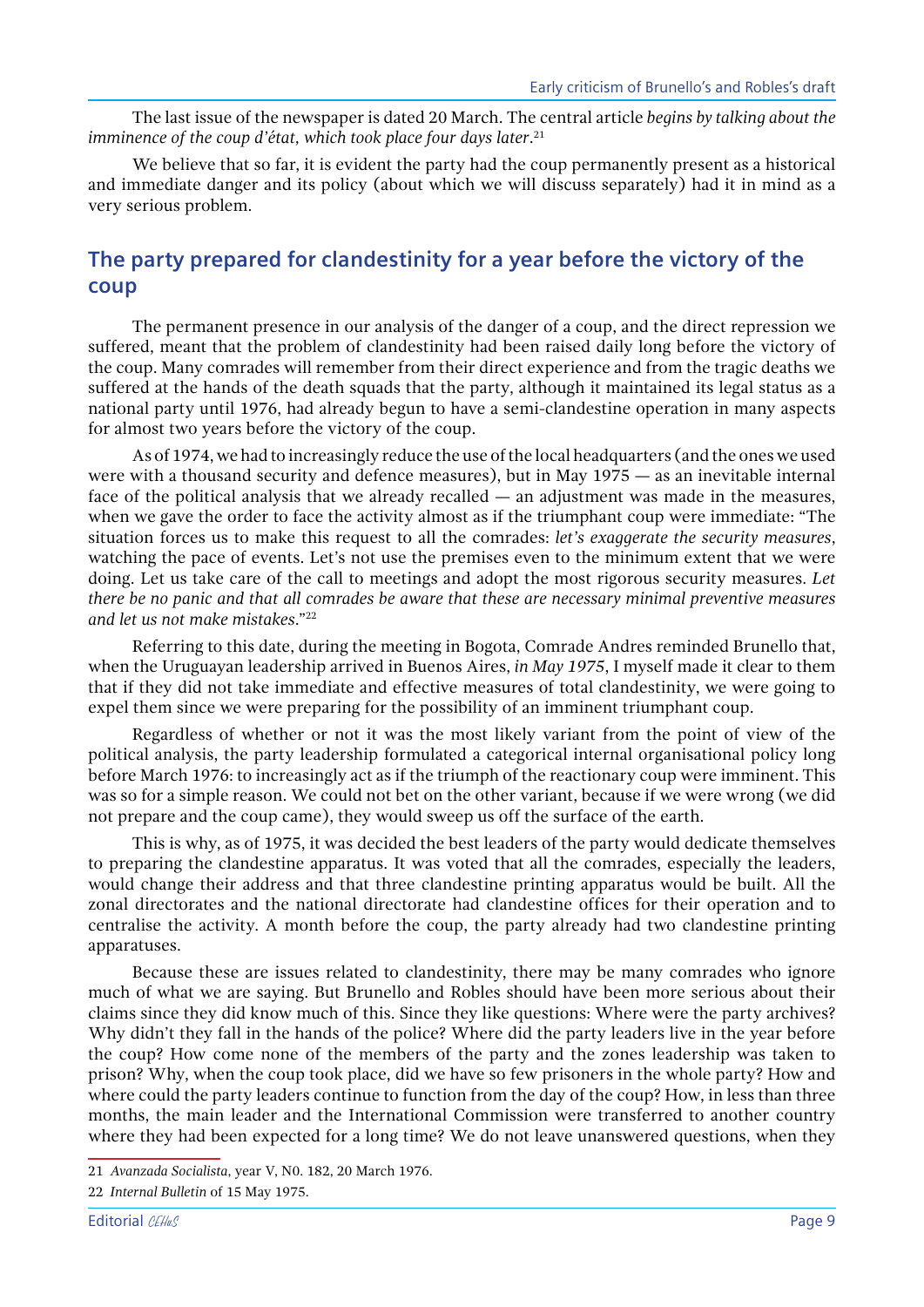<span id="page-13-0"></span>are rhetorical, like these. The answer is common to all questions: because for a long time the party was internally prepared in case the coup triumphed. We asked Comrades Brunello, Armando and Osvaldo almost all of these questions when they visited us, and at that time they did not know what to answer. The measures of clandestinity had been so drastic that, for example, Comrade Brunello does not know today where any of the comrades of the party leadership lived when the coup took place or the location of any apparatus.

Let's return to the bulletin of 3 March 1976. In very careful language, given that we still had legal status, 20 days before the *coup d'état*, we alerted the entire party that we should fundamentally prepare for it: "We believe we can pinpoint exactly whether that moment, the moment of the coup, has arrived or not. Because from the answer to this question two diametrically opposite orientations are derived; elections or clandestinity (…) it would be political and methodological irresponsibility to eliminate in such a delicate matter a series of phenomena that could liquidate the party. For reasons not only methodological but also for partisan precaution, we must consider the less probable hypotheses, but which, if they take place and we are not prepared for them, could mean the liquidation of the party."23

#### **This aspect of the discussion was settled**

We have to confess we did not like it much when we read in the document of Comrades Brunello and Robles their statements that we had not foreseen the coup, nor had we prepared the party for the possibility of its victory. Perhaps many comrades in the rank-and-file at the time or those who joined the party in the harsh years after the coup may have doubts about these events, or directly ignore them, and this is very legitimate. We also know that there is always a contradictory relationship between the lines put forward by the leadership, the official positions, and the individual expectations of each comrade, the nuances and, as reflected in the internal bulletin that we quoted, that there was a lot of discussion about the coup.

To all these new or then rank-and-file comrades, we have to tell them that for more than two years within our party and at different levels, three positions on the country's prospects were heatedly discussed and from the clash between these positions our policy was gradually outlined. The Coral wing systematically stated, about once a month, that the tanks were already on the streets. During 1974 and 1975 they summoned an urgent meeting of the Political Bureau eight times to report the coup had already been declared. These comrades lived during all that time in anxiety, almost desperate. A second wing held that there was no possibility of a coup and that the election was inevitable. This position was almost the majority at the rank-and-file of the party. Most of the leadership, of which I was a part, argued that Isabel's government was increasingly going to the right, which was the prelude to the coup, but that before the coup could be defined, major battles were pending between the Peronist government. and the workers — such as the Rodrigazo and the fight against Mondelli. The coup would only be struck upon the defeat of those future battles of the workers against Isabel. This is why we considered the wing that discarded the coup was suicidal since that danger existed without any doubt, and the wing that denounced it minute by minute, without fair characterisations, disarmed the party, preventing it from fulfilling its role as a mobiliser. The internal reality of the party between 1973–1974 and the coup was that. Most of the leadership kept arguing with these other two positions practically the entire time that the Peronist government lasted.

Comrades Brunello and Robles knew perfectly, if not the details, at least the general lines of these discussions. Given their ties to the newspaper's editorial staff, Brunello, in particular, participated in numerous discussions. In the political memory of the two leaders there cannot remain the anecdotes, the nuances, the jokes or comments to support an entire document to present to the leadership of the BF, to the leadership of the Uruguayan party, to the rank-and-file of the

<sup>23</sup> *Internal* Bulletin of 3 March 1976, already quoted.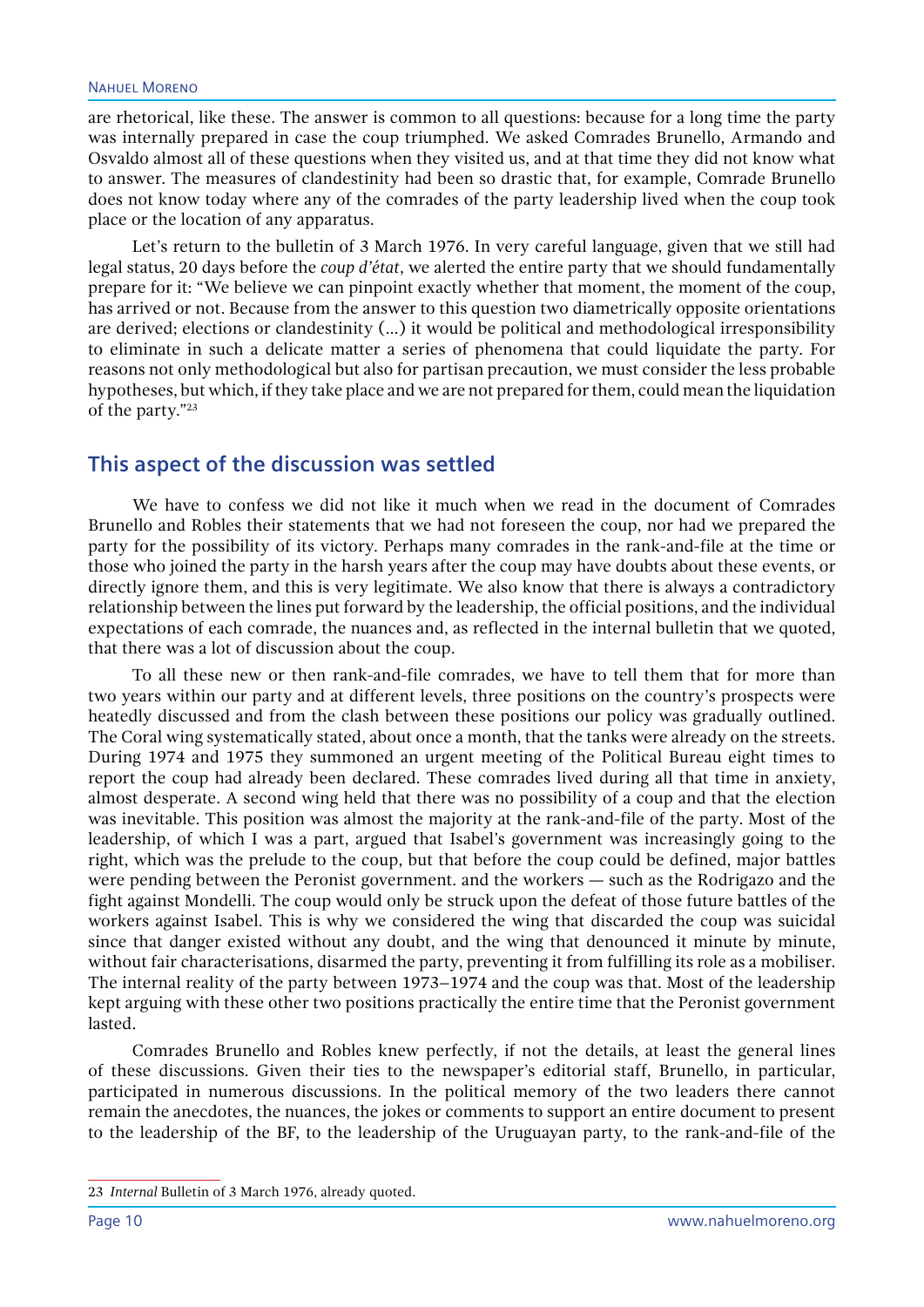Argentine party and to alert a secret faction in the latter. It is a method unbecoming for leaders and alien to ours.

The discussion in Bogotá, for this very reason, was quite heated on this point. But the evidence of the facts was overwhelming; in a single day we could prove exhaustively and without the slightest doubt to Comrades Brunello, Osvaldo and Armando that the statement of the "rough draft" regarding the forecast of the coup and the preparation for clandestinity was totally false. One of the first points of the minutes of the agreement signed by the BF leadership and these three comrades says that it was achieved "… a common general balance of the party's history, based on the existing documentation in the FB archive, documentation that the parties, for obvious reasons, had not been able to consult and that it exhaustively demonstrated that:

"c1) during the entire period of the Peronist governments, the party anticipated and pointed out the political and theoretical possibility of the coup, but the pressures generated by four years of legality, resulted in the forecast and the concrete alert against the *coup d'état* being imposed through the polemic, in which there were different positions, which was reflected both in the newspapers and in the Internal Bulletin (IB), despite all of which, unquestionably, *there are express resolutions of the EC to arm the party against the immediate possibility of a coup*;

"c2) it is clear from those resolutions that *the party had a policy against the coup*, the fairness and degree of fairness of which remains a matter of discussion;

"c3) in May 1975, the party voted to go into clandestinity and the preparation of the clandestine apparatus, with the contradiction implied by the need and the possibility of maintaining a certain legal activity as a party; (…)."24

<sup>24</sup> Minutes-agreement between the Secretariat of the BF and the delegations of the EC and the MF [Minority Faction] of the PST, summarising the meetings of 19 and 25 July 1979 in Bogota. *Addendum to Internal Bulletin* No. 43, of 3 August 1979.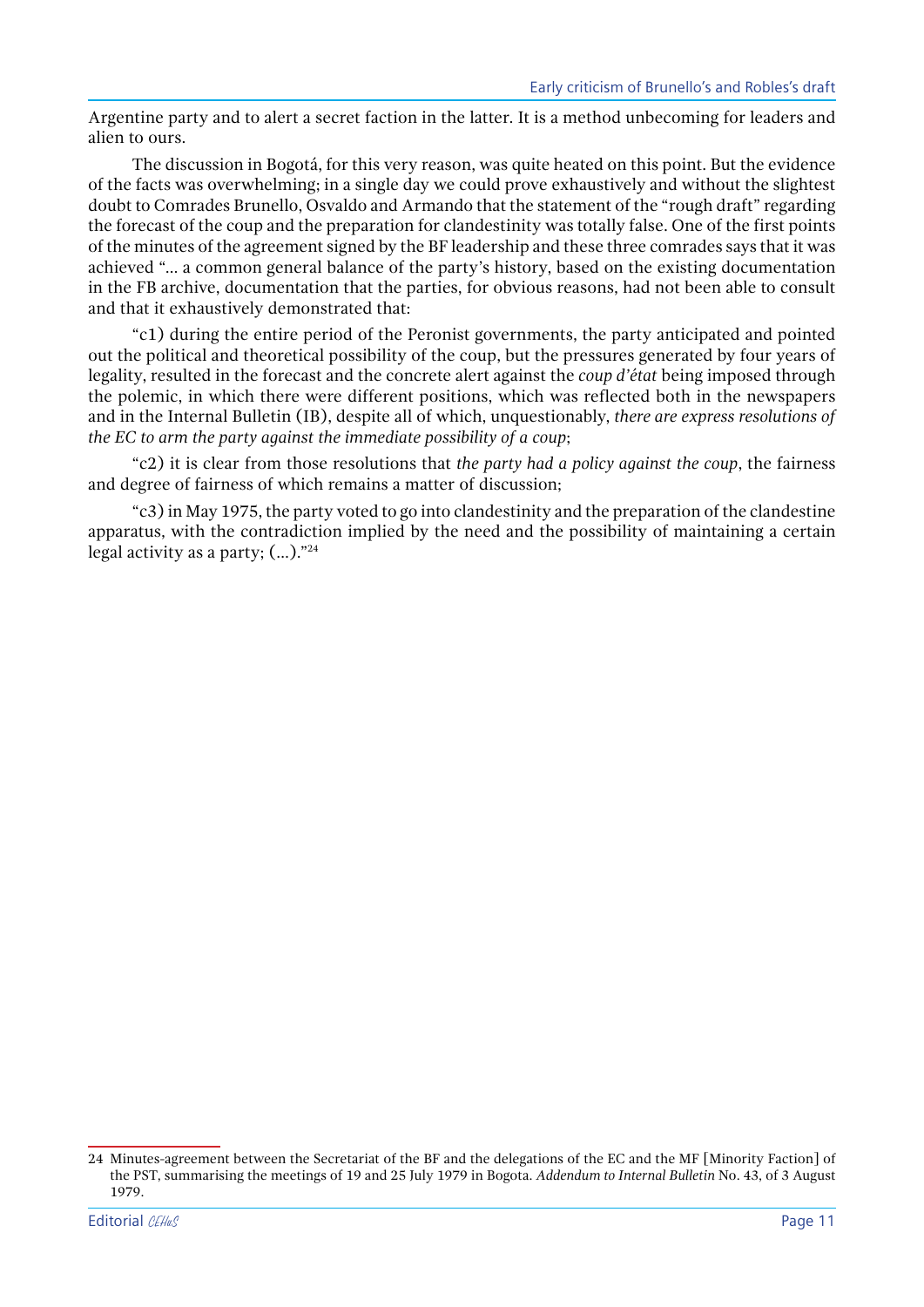## <span id="page-15-0"></span>Two opposing policies **Chapter II**

Entering now the political discussion, Comrades Brunello and Robles accuse us of having had a totally incorrect policy during the second half of 1975 and in particular in February-March 1976, until the military coup triumphed. According to them, our sins were:

1) Having helped destabilise the bourgeois government of Isabel Peron;<sup>25</sup>

2) Having stated that the greatest enemy of the Argentine workers was the government of Isabel-Kerensky, without giving us a policy in the face of the danger of a coup, the "greatest enemy" of the workers;<sup>26</sup>

3) To have called to mobilise with everything against Mondelli;

4) Allowing ourselves to be used by Calabro,<sup>27</sup> who was playing his own game, when we called to fight against Mondelli and Isabel and for new leadership of the workers' movement.<sup>28</sup>

For the accusations they make to us and what they propose as an alternative policy, according to Brunello and Robles:

1) The bourgeois government of Isabel Peron had to be stabilised;

2) The main enemy of the Argentine workers between the last months of 1975 and the first months of 1976 was not the bourgeois government of Isabel-Kerensky, but the danger of a Videla-Kornilov coup;

3) It was not necessary to mobilise thoroughly against Mondelli but against the "danger of a coup";

4) It was not necessary to seek by any means the development of a new leadership of the workers' movement that would push them and lead them to a victory against Isabel and Mondelli.

<sup>25</sup> "(…) we politically disarmed the class and helped to further destabilise the government and facilitate the military coup." "In March, we were the left-wing that contributed to destabilising the government so that the military prevailed." *In defence …,* op. cit., pp. 31 and 29.

<sup>26</sup> "(…) we politically disarmed the class and helped to further destabilise the government and facilitate the military coup." "In March, we were the left-wing that contributed to destabilising the government so that the military prevailed." *In defence …,* op. cit., pp. 31 and 29.

<sup>27</sup> **Victorio Calabro** (b. 1929) is an Argentine Peronist politician and trade unionist. He was a leading bureaucrat of the Metal Workers Union. In 1973, he was elected lieutenant governor of the province of Buenos Aires and then assumed as governor on 24 January 1974 after the resignation of Oscar Bidegain. He was demitted on 26 March 1976 by the coup d'état by Jorge Videla and the Junta de Comandantes. [Editor]

<sup>28</sup> "Our ideology made us dance to the beat played by Calabro and company (...)." "We did not realise that Calabro was betting on the coup and that, at that moment, he could accept allies who, like us, played along with his coup strategy." "Calabro played his game (...)." "What we do remember is that at that time we were doing ideology about the new leadership that emerged in the CGT, with Calabro at the head." *In defence …,* op. cit., p. 30.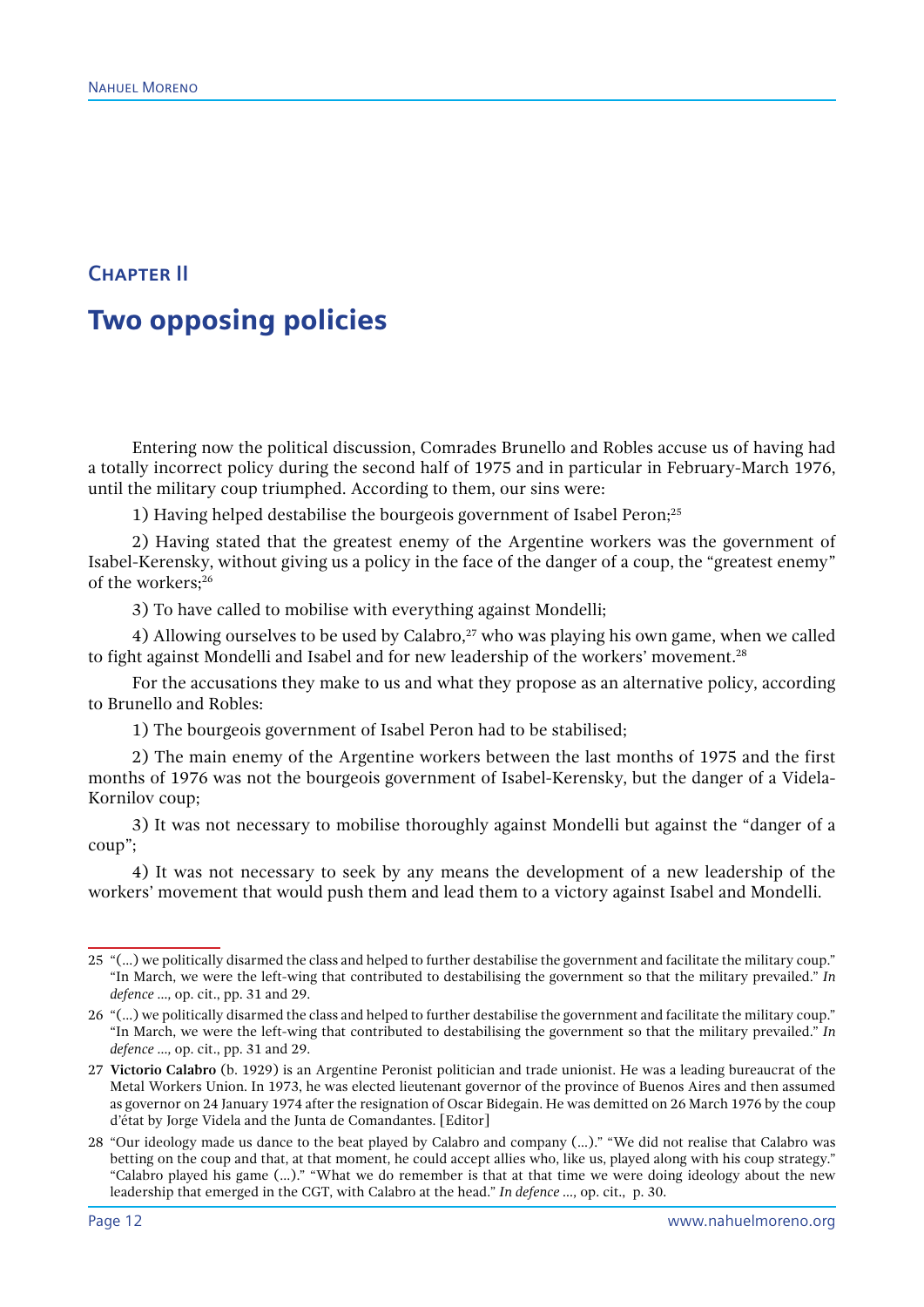<span id="page-16-0"></span>Leaving aside the exaggerations into which Comrades Brunello and Robles fell, inevitable given their factionalist position, we go to the content of the two opposing positions. For that, before touching on each of the four points that the "rough draft" raises, we will recall the first battles that our party had to fight against the counter-revolution, which began *two years* before the military coup of 1976 triumphed and that, inexplicably, seems to have been completely erased from the memory of the comrades who presented the draft.

### **In the fight against the Triple-A, we faced the outpost of the counterrevolution**

On 29 May 1974, in Pacheco, three Argentine PST militants were assassinated. A week earlier, another working-class comrade had been assassinated, also in the northern zone. We recall these dates to quickly place all the comrades in what were the years 1974 and 1975 in Argentina. At that time our ferocious and concrete struggle began against the outpost of the counter-revolution, the fascist death squads, the AAA. Until June 1975, the axis of our struggle against the government of Isabel went through the denunciation of the advance of the right, of the united front of Isabel with the military to repress with methods of civil war the workers' and revolutionary vanguard and especially the guerrillas.

To confront the attacks of the fascist wing of the union bureaucracy and the lumpen sectors that Lopez Rega encouraged from the Ministry of Social Welfare, we took measures of all kinds. Internally, it was the time when we began to defend our local headquarters that continued to operate while closing many of them because of the impossibility of defending them.

Outwardly, our policy was essentially directed towards the political superstructure, since the workers' movement, which was not directly attacked, did not feel yet the threat of the fascist danger. It was the time of the multiparty meetings to denounce the advance of the rightist offensive, of the much-discussed "meetings of the nine".

Our party, which was the most attacked among all the legal parties in the country by the Triple-A, played a leading role throughout this period, boldly advancing all the variants and slogans that we believed may catch on to confront the extreme right. This is why we raised the defence of the bourgeois institutions against the attack of the counter-revolution. This is why we tried, when Ortega Peña the grassroots Peronist MP was assassinated, a beginning of self-defence of the organisations of the left, which we could not concretise. The more attacked it was, the more the party refined its policy and the more the morale of our militants and workers' activists was tempered, who began to see us as leaders, for whom our slogan became flesh: "Fascism is not discussed, it is destroyed".

#### **Did we have to "stabilise" the government of Isabel?**

In June 1975, with the Rodrigazo, a new chapter in the history of the Argentine workers' movement was opened. For the first time, it took to the streets *en masse* to demonstrate against the Peronist government and won a colossal victory. It overthrew the Minister of Economy and his super-exploitation plan ("economically Pinochetist" we called it then) and caused the downfall of the hated Minister of Social Welfare, Lopez Rega. Until the general strike that liquidated Lopez Rega, the point of reference of the party's policy had been precisely the advance of the counterrevolutionary wing headed by the sorcerer-minister. From that moment on, the centre stage of the national scene was taken by the mobilised workers' movement, the workers' rise to overturn the government.

This was the situation that we analysed in the CC on 10 October, in which I made the analogy of Isabel's government with a lemon, as the "rough draft" recalls. We said the Argentine bourgeoisie was acting very cunningly, that it was "squeezing" the last drop of Isabel's government since it could still use it to go against the workers, repressing and super-exploiting them, and that, inevitably, when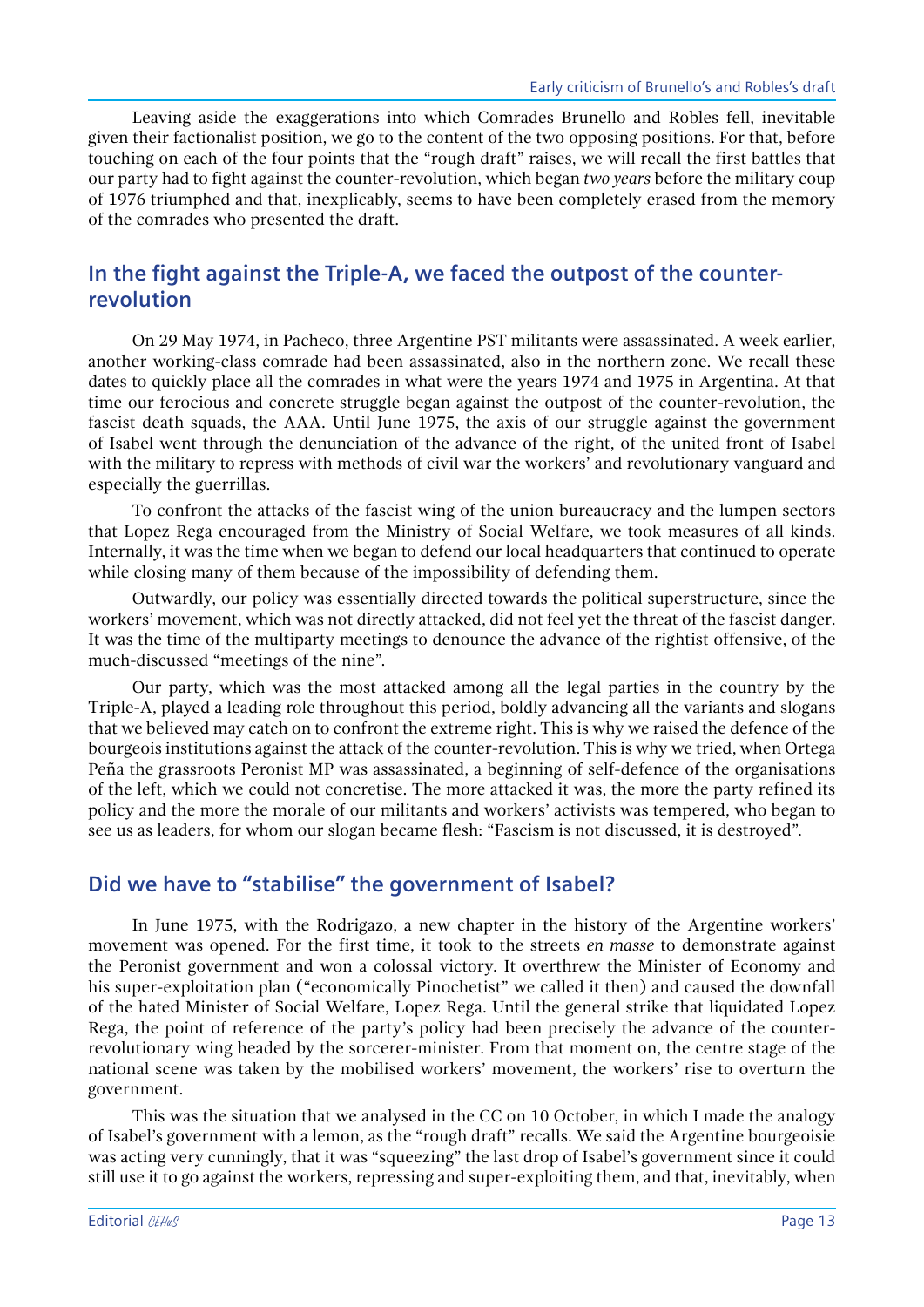<span id="page-17-0"></span>it finished using it  $-$  even if we could not foresee the exact moment when it would happen  $-$  it would be thrown away, as is done with a lemon.

We added that the only possibility for things not turning out like this was that the workers' mobilisation would knock it down beforehand and that we had to push in this sense. For us, the fall of Isabel's government was inevitable and the question was who would overthrow it, whether the rising workers' movement or the military-bourgeois-oligarchic-imperialist front, once it no longer served them. According to our analysis, to the extent that an alternative workers' leadership capable of guiding the mobilisation to its ultimate consequences did not emerge, the more the Isabel government was discredited, the closer the danger of a coup.

Based on these characterisations, the CC guided the party with a clear policy: to continue to the bitter end the fight against the main enemy, the bourgeois government of Isabel, until it overthrew it and imposed a provisional president chosen from among the workers' deputies of the parliament. Explicitly, the danger of the coup was in the background since we were perfectly aware that the general strike had momentarily pushed the coup away and the great immediate enemy was the government of Isabel in a united front with the military, and the only possible axis for workers' mobilisation passed through there. Comrades Brunello and Robles recall that I used, to substantiate this policy, the analogy with the Bolsheviks, who only called to fight against Kornilov in August, when the coup took place, and not in the previous months.<sup>29</sup>

Today, we reassert that the characterisations and policies we gave in that CC were very correct, they armed the party and allowed us to have a vanguard role in the last workers' struggles that preceded the Videla coup. Thanks to them, we were able to clearly confront the liquidating policy of the Peronist union bureaucracy, which in all those months kept saying: "Be careful with the coup, do not fight Isabel because that encourages the coup plotters."

For this reason, four years later, the accusations made by Comrades Brunello and Robles fill us with pride. For us, it is a merit to have "destabilised" the Argentine bourgeois government through workers' mobilisation. What worries us is that leaders of tradition and experience such as Brunello and Robles may have such an opportunistic position regarding a bourgeois, "reactionary and anti-worker" government.30 Because if we put in the affirmative what they criticise us for, during the last months of 1975 and the first months of 1976, the reactionary and anti-worker bourgeois government *was not* the "main enemy" of the Argentine workers and it had to be stabilised. This is the fundamental content of the position of the "rough draft", which translates into the expression "defend Isabel" that they use in the questions. A bourgeois government is never to be *"stabilised"* when there are possibilities to mobilise the workers against it. This is the golden rule of Leninism. Whoever says otherwise is a traitor to the workers' mobilisation. This is why Lenin taught that never, never, not even with the Cossacks in General Paz,<sup>31</sup> do we defend or support a bourgeois government or stabilise it; we always do everything possible to destabilise it with mobilisation.

#### **As long as it existed, until its last breath, there was no worse enemy than the government of Isabel**

Comrades Brunello and Robles commit a serious revisionist mistake when they repeatedly claim the main enemy of the workers was the *danger of a coup*. One thing is the coup and another is the danger of it. If the coup takes place, it is an enemy present, which is there, you can see the tanks in the street. As long as that doesn't happen, it is a ferocious but *potential* enemy. As long as the tanks, the workers and we are not there, we will have an enemy present, which is there, which is the bourgeois government. If the workers do not have the strength and leadership capable of leading them to face the enemy present, they will most likely be defeated by the potential enemy when it

<sup>29</sup> Ibid., p. 28.

<sup>30</sup> Ibid., p. 28.

<sup>31</sup> **General Paz** Avenue is a motorway that together with the Rio de la Plata and the Rio Matanza-Riachuelo delimits the city of Buenos Aires. [Editor]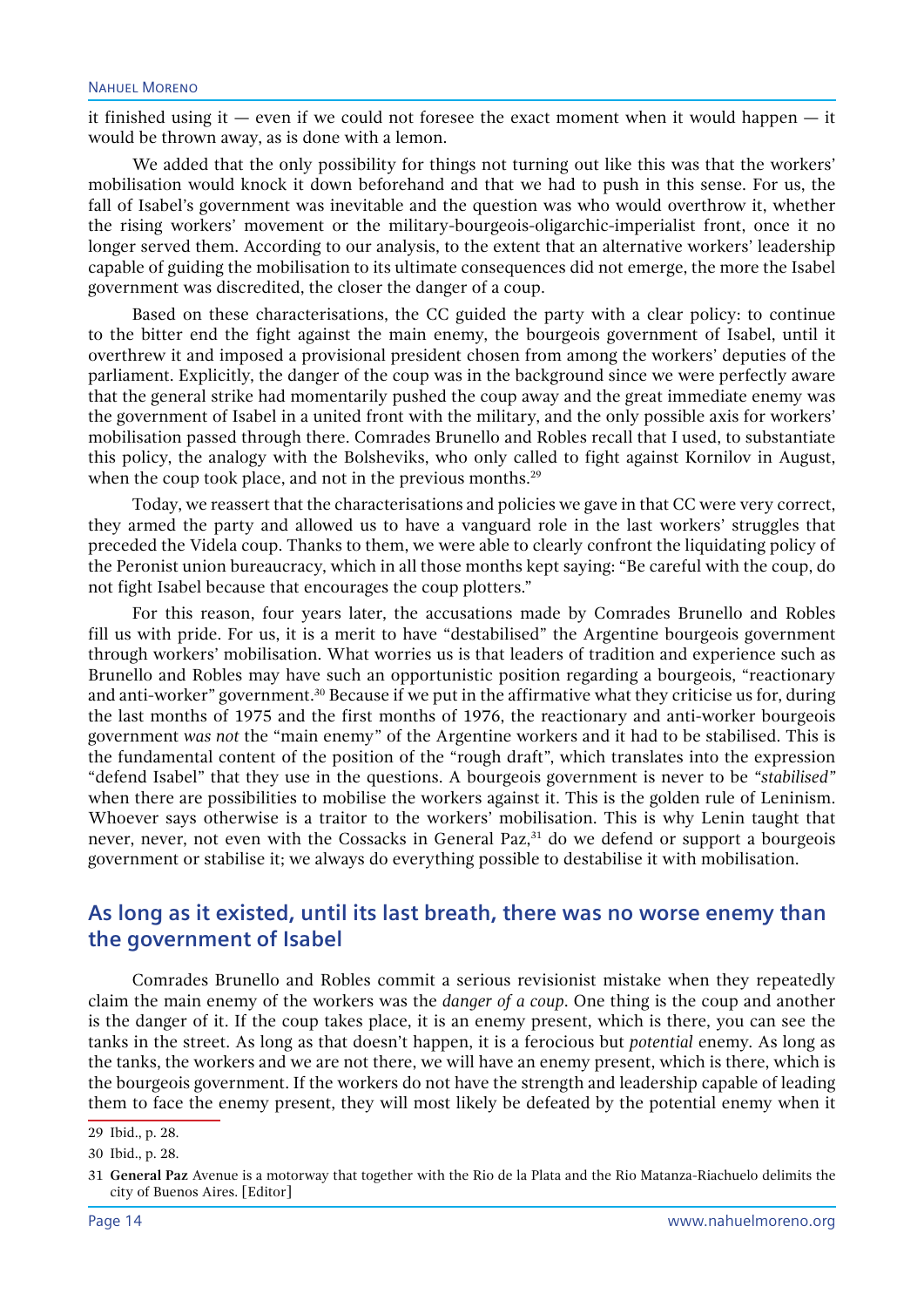<span id="page-18-0"></span>decides to strike. Our policy towards the danger *of a coup*, towards the coup *in progress*, has to be part of our politics of deadly confrontation towards the bourgeois government of the day because as bad or worse than not anticipating a coup is not preparing the workers every day to fight the government they have.

Only through the experience and the practice of mobilisation against that government, will the workers be able to acquire the mettle and the leadership that will allow them, when the coup *takes place*, to change immediately, in a day, in a minute, their *form* of struggle and defeat the military. As long as this is not the case, they will be politically disarmed both in the face of the bourgeois government and in the face of the coup if it occurs.

To be clear, we are going to answer two questions that, in their new rhetorical style, Brunello and Robles place in the text of the draft and do not answer: "Or it would have been necessary that Videla or Menendez<sup>32</sup> marched with their troops on Buenos Aires? Aires to launch the battle cry of 'shooting Videla over Isabel's shoulder'?"33 I would answer emphatically, YES.

And, so there are no doubts: "And if there was no march onto Buenos Aires, should we focus our batteries on Mondelli?"34 Absolutely, YES. As Lenin taught, up to the minute of the coup, our call had to be one: all against Isabel, that is, all against Mondelli: "That is and must be the axis of our intervention in the class struggle, without forgetting for a second that as soon as the possibility of a *coup d'état* is set, the immediate danger will be that reactionary coup, with the strategic line against the government *passing for a few days* to the background."35

#### **All against Mondelli!**

In March 1976, Isabel, in a total united front with the military, made her last attempt to impose the economic plan of super-exploitation that had failed with Rodrigo and that would finally be applied with Martínez de Hoz<sup>36</sup> and the military in power. This caused the second great battle of the workers' movement against the Peronist government. Unlike June 1975, the bureaucracy did not reject united the Mondelli Plan, but the Lorenzo Miguel<sup>37</sup> wing refused from the outset to mobilise and the Calabro wing, after a first faint, did the same. Despite the heroism of the vanguard, which was willing to take the plunge, the mobilisation was much lower than that of June 1975 and led, a few days later, to the military deciding to overturn the government of Isabel because it no longer had the massive support of the workers' movement and was no longer useful to them.

When the new economic plan was known on 5 March, the workers' mobilisation began almost immediately. The party was not taken by surprise. As the "draft" relates, we immediately said, "let's fight Mondelli like before we fought Rodrigo". We knew this was the only real way to mobilise Argentine workers. If we won, there would be neither Mondelli nor a coup; if we lost, there would be not only Mondelli but probably also a coup. The coup could not be stopped with statements but with the workers in the streets, and only the workers strengthened by a victory against Mondelli could

<sup>32</sup> **Luciano Benjamin Menendez** (1927–2018) was an Argentine military man who led the repression in the 1970s from the III Army Corps (1975–1979). He played a leading role in the arrest, torture and murder of political and social activists. In 2005, he was prosecuted for crimes against humanity and sentenced to life imprisonment. [Editor]

<sup>33</sup> *In defence …,* op. cit., p..30.

<sup>34</sup> Ibid..

<sup>35</sup> "Speech of NM in the CC of 10 October 1975", in *Peronism in its definitive crisis*, PST, Buenos Aires, January 1976, p.17.

<sup>36</sup> **Jose Alfredo Martinez de Hoz** (1925–2013) was an Argentine executive and policymaker. He served as Minister of the Economy under the military dictatorship of Jorge Rafael Videla, between 1976 and 1981. He is considered a political representative of the "Chicago school" of economic liberalism at any cost and intimately linked to international financial agencies and centres. [Editor]

<sup>37</sup> **Lorenzo Miguel** (1927-2002) was one of the historic chiefs of the Peronist trade union bureaucracy. Head of the powerful metalworkers' union (UOM) since 1970. During the government of Isabel Peron, he linked with Jose Lopez Rega to give birth to the Argentine Anti-Communist Alliance or Triple-A a death squad that appeared on the scene in 1973. After the coup against Isabel Peron, Miguel was sent to prison, but his close relationship with Junta member Admiral Emilio Eduardo Massera protected him. [Editor]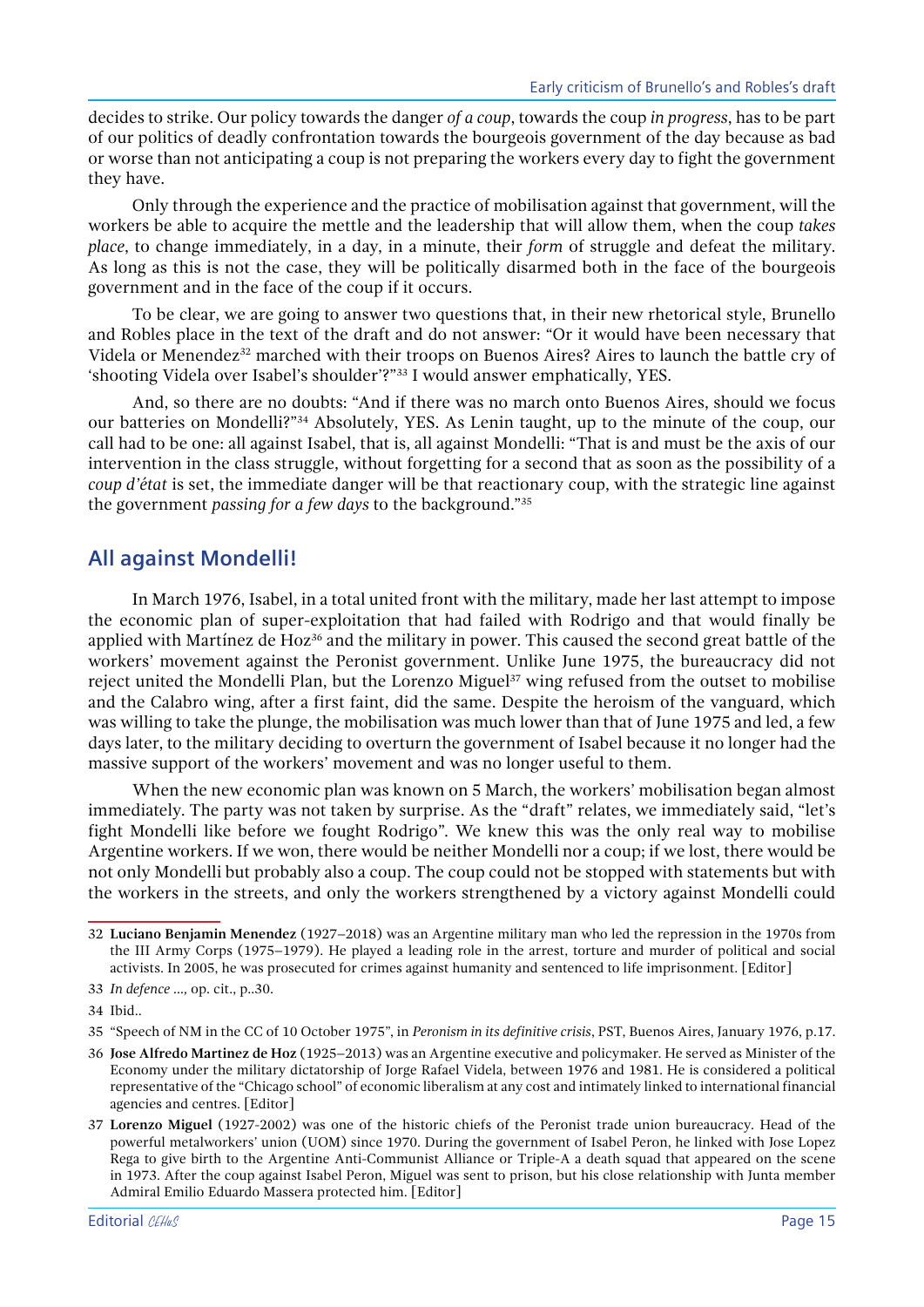<span id="page-19-0"></span>stop the military coup plotters. And we knew that if the workers did not continue the mobilisation against Mondelli, there would be no way to stop the coup. That is the summary, the essence of our policy, which we consider to be not only correct but also brilliant, one of the great sources of our current strength and an example of Leninist politics.

Today, Comrades Brunello and Robles hold that our policy was criminal, that it served the coup. As an alternative, they propose for the last months of 1975 and the first months of 1976 the policy of denouncing the danger of a coup, calling on the working class and the CGT to confront it in an armed manner.<sup>38</sup> And by March 1976, when the Argentine workers began to spontaneously take to the streets to repudiate the Mondelli Plan, according to them they had to be told: "stop, comrades, make no mistake: forget your stomachs and your lives because the great danger is the coup in progress".39

It may be that today, when we all know that the mobilisation against Mondelli failed, despite the heroism of many working-class activists who were willing to stick their neck out, despite the calls of the party; when we all know the military coup triumphed on 24 March 1976, some comrade may be shocked or in doubt by the new positions of Brunello and Robles.

Just as we assert that the policy the party had then was the best because it was the only one that could mobilise the workers against the bourgeois government, we also assert that what Brunello and Robles propose today would have been, on the one hand, a complete capitulation to the bourgeois government of Isabel Peron and, on the other hand, it would have played into the hands of the coup plotters since, as they acknowledge in the "draft", it was impossible for it to mobilise anyone, it was a demobilisation policy against the only possible mobilisation, the fight against Mondelli.

Have they forgotten that, in those last months, the government of Isabel Peron was almost the same as the military? It would seem they have forgotten not only the pages of *Avanzada Socialista*, the internal bulletins, the clandestine measures in which we lived for years but also what life was like for workers in the last months before the coup.

Have they forgotten the runaway inflation, starvation wages, the ban on strikes? Have they forgotten the murders by the Triple-A, the brutal repression in the direct hands of the military? Have they forgotten the "Operation Independence"40 and the military courts? Have they forgotten that the Mondelli Plan froze wages and brutally raised prices in a single day? That in the case of urban transport the increase was 150%? And all this was done in a united front between Isabel's government and the Armed Forces, which — contrary to what the comrades say — were very united on one point: how to massacre and super-exploit the workers more and better.

#### **Was it right or wrong for us to take the plunge to promote a new leadership?**

In April 1979, attacking the party leadership, Comrades Brunello and Robles discovered what is the key to what happened in Argentina in 1976: "Today we can see that Calabro (…) stopped the mobilisation (against Mondelli) at the right point to help the coup and to prevent it from acquiring such great proportions as to also face the coup plotters."<sup>41</sup> What took three years for these two comrades to discover, the party knew while our militants, from the factories, from the zonal coordinating committees, promoted the mobilisation against Mondelli.

41 *In defence …,* p. 30.

<sup>38</sup> In defence .., op. cit., p. 31.

<sup>39</sup> Ibid., p. 30.

<sup>40</sup> **Operation Independence** refers to the action ordered by the government of María Estela (Isabel) Martínez de Peron, to the Argentine Army and Air Force, to "neutralise and/or annihilate" the actions of what was defined as "subversive elements" in the Province of Tucuman. The operation included combats and repressive acts against the guerrilla organisation Revolutionary People's Army (ERP). [Editor].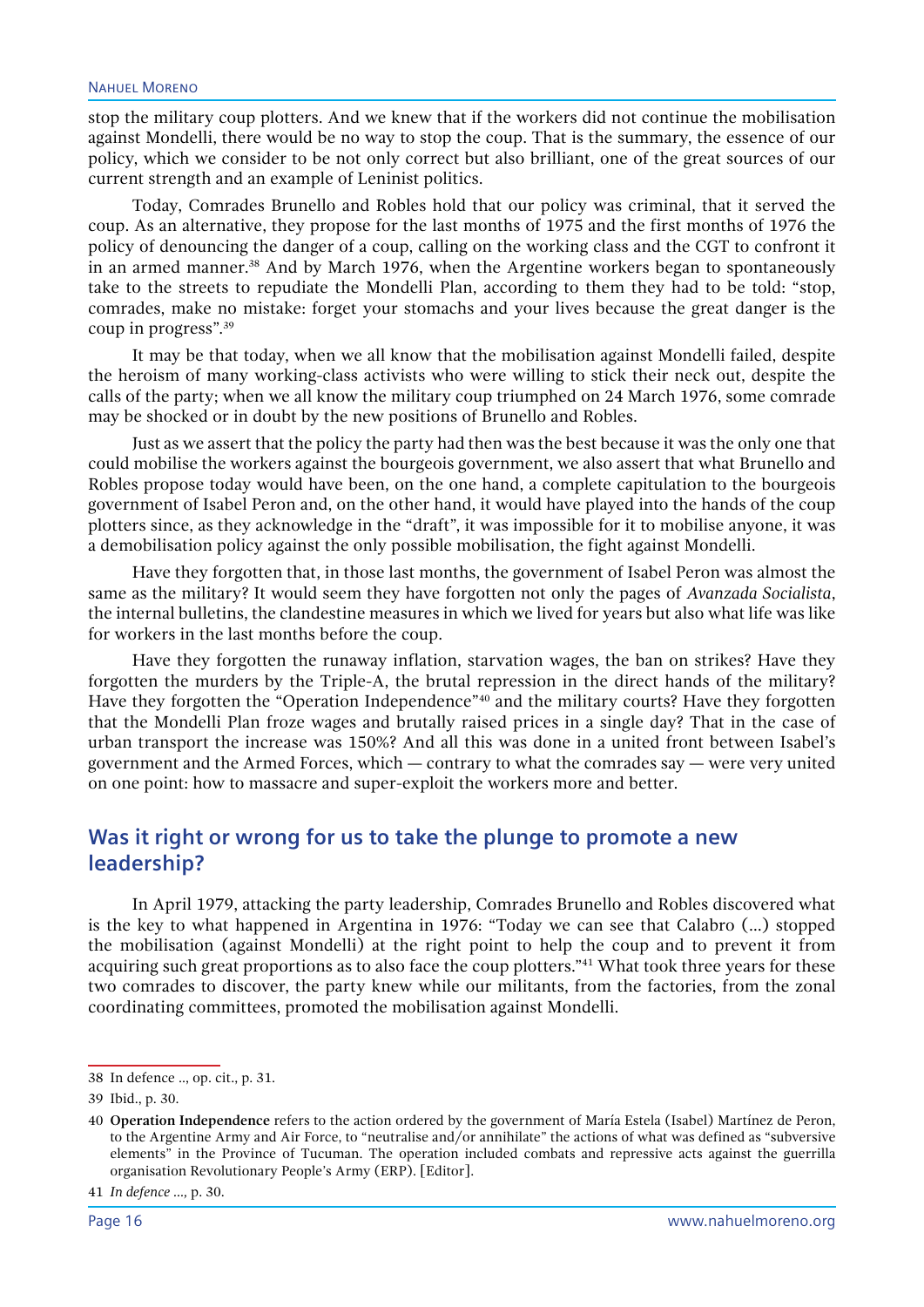<span id="page-20-0"></span>The obsession of the party in those days, in a race against time, was to see from all sides how, on the back of a mobilisation that had started practically spontaneously and in which at first the Calabro wing of the bureaucracy, sectors of the Peronist left and our party had a prominent role, it was possible to endow the workers' movement with a leadership that would be capable of consistently leading it to mobilisation until the defeat of Mondelli and Isabel.

We knew — and we said — that both Miguel and Calabro were part of the reactionary game of the bourgeois government and the bureaucracy against the workers' movement. We pointed out the reason for their circumstantial differences: while Miguel was playing the top-down and Bonapartist project, Calabro played the anti-top-down bourgeois-democratic project. Above these differences, both bureaucratic wings were part of the united anti-worker front.

When Calabro initially promoted the mobilisation in March 1976, for Brunello and Robles it was a sin to have given him [support] because they were playing their bureaucratic game. For us, it would have been a betrayal not to take advantage of any circumstance that would help the mobilisation. The party did know very well that Calabro himself — a bureaucrat — could abandon the struggle at any time, agreeing with Isabel, the military coup plotters or whoever it might be; that is why we warned from day one about the arguments they would use to lift the mobilisation, that is why we almost desperately promoted the coordinating committees.

Comrades Brunello and Robles make an irresponsible, false and unfair statement: "The party leadership (…) had no answer when the Calabro sector abruptly abandoned the struggle."42 The comrades who were calling to continue the mobilisation against Mondelli "until the very morning of the coup" (as Brunello and Robles recall among their criticisms when referring to those who picketed the last issue of *Avanzada Socialista* that morning at the gates of the factories), they cannot help but react indignantly. The party had its answer at all times: to continue the mobilisation, and that is why it denounced the capitulation of the bureaucrats and promoted the mobilisation and the organisation by factory and zone. Neither the class nor the party had enough strength to blow to smithereens the bureaucratic slab and confront the bourgeois government and the military coup. But all the vanguard who fought against Mondelli and who was willing to continue despite Calabro, just like our party, we are proud to have fought a great battle together, even though we have lost it.

## **A petty-bourgeois method**

By raising their disastrous policy, Comrades Brunello and Robles are using a fatal method, typical of petty-bourgeois thought, separating an isolated and tendentious element from all reality, and transforming it into the determinant of all our politics for a period. Let's give an example of what we mean. Let's suppose there is a strike in a factory of a national bourgeois, to which we go and say: "Beware, comrades, be careful with imperialism. If this factory is destroyed, imperialism will get relatively stronger in our country, it will deepen its penetration. With our strike, we play into the hands of imperialism." It is true that if the national bourgeoisie is weakened, imperialism can be strengthened. But it is also true that if the workers' movement strengthens and fights, both imperialism and the national bourgeoisie will weaken. Going back to the factory, we are for the workers to occupy it, to advance as much as they can, because that is their struggle. The concrete misery of that "national" factory leads us to launch a strike against that misery, and we cannot dissolve that reality in the more general fact that imperialism more or less dominates the country.

Brunello and Robles use a method opposite to the latter in their document. From the fact that there is a latent danger of a coup, they derive the criminal and opportunistic policy that we should not fight against the bourgeois government, which is starving and repressing the workers, but against the danger of a coup.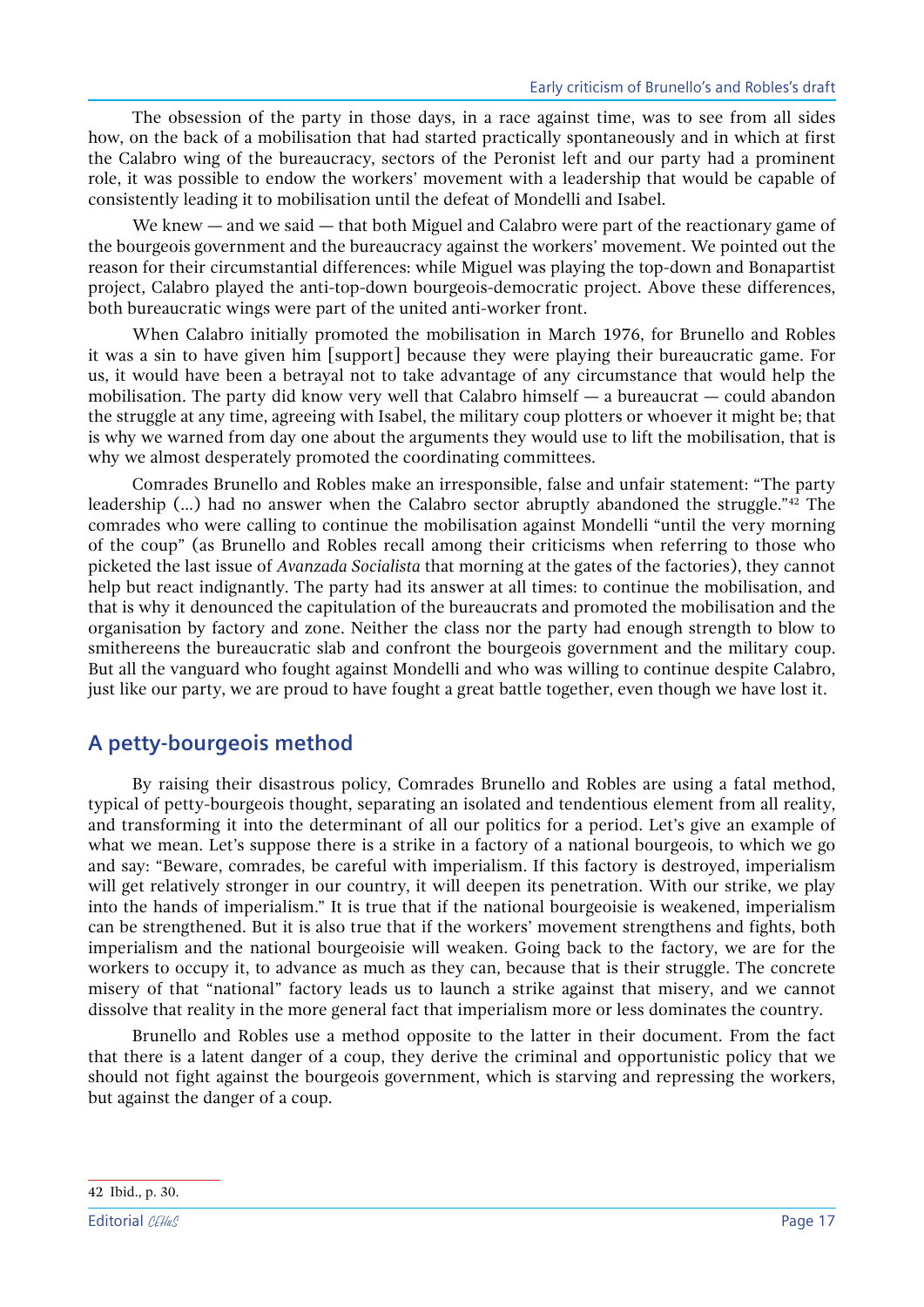<span id="page-21-0"></span>In a sense, the comrades have fallen into the error we have always criticised Mandel<sup>43</sup> for. Our policy is concrete and immediate, for today and not for the future. With the policy of Brunello and Robles, to attack a future danger, which has not yet happened, they renounce attacking the ferocious and immediate enemy that we have before us.

We will put forward concrete policies to fight against an ongoing coup  $-$  without ceasing to attack the government — but when this ongoing coup has concrete demonstrations, or against the fascist danger when fascist gangs emerge. In 1955, we could have a concrete policy of struggle against the coup from months before 16 June because there were demonstrations by Catholics and Radicals against Peron. That was a political fact and we could say: let's repudiate that demonstration for so and so and let's do this, and anyone would understand us. In Chile, the right-wing had the coup posed from the day after the electoral count. However, only after two years did they decide to give it when they promoted the demonstration of the "empty pots". An immediate response had to be given to this concrete action of the right.

In Argentina, in 1974, 1975, where was Videla's counter-revolution politically expressed? Who did we have to fight in the streets? As we have already explained, when fighting against the Triple-A, against the Lopez Rega wing and their murderous gangs, we were fighting with the concrete coup expressions that existed then in the country. As far as we know, in 1975 or 1976 there was no procoup demonstration in the streets or something like that and we did not denounce it, we did not present a policy.

The combination of circumstances meant that political currents did not emerge that took to the streets as a prelude to a counter-revolutionary coup. The middle class was leaning to the right but it was still in electoral expectation and the outbreaks that anticipated the counter-revolution were an outgrowth of the Peronist government itself, the murderous gangs. The coup confirms our characterisations and politics. As we had described months earlier, the government was thrown away like a squeezed lemon. No one resisted. If Brunello and Robles had been there trying to mobilise with their politics, they would not have found a listener, not even that day. If there had been an attempt of resistance, we would have been the champions of the unity of action with all those against the coup, Isabel included. But only at that moment, at that point of qualitative change.

## **A capitulating and defeatist policy**

The same Comrades Brunello and Robles warn that the proposal to call to face the coup "in progress" as the main enemy was very likely not to be heard by anyone (according to the "draft" because of political confusion). They explicitly say that their politics did not serve to mobilise.<sup>44</sup>

Sometimes a policy is correct, it is the one we must put forward, even if it does not manage to mobilise the workers. For example, our policy of forming armed CGT pickets in 1955 did not mobilise anyone, and it was extremely correct. When there is a policy that can mobilise workers, it is a crime not to raise it. The policy that mobilises the workers against the enemy class is the policy raised by the Trotskyists.

The crime that Comrades Brunello and Robles commit in their proposal towards the past is that they reject as criminal the only mobilising policy and propose as correct a policy that they recognise was not useful for mobilising.

We don't want "successes" to tell workers who were right *post-festum*. Our obsession is to discover which call favours the mobilisation. The working class, unfortunately, usually does not choose the arena of the struggle and all the art of the party goes through posing the mobilising

<sup>43</sup> **Ernest Mandel** (1923-1995), born in Belgium, was one of the main leaders of Trotskyism since the post-war period and also a Marxist economist. Together with Michel Pablo, he promoted the reorganisation of the Fourth International after the assassination of Trotsky and, since the beginning of the 1950s, they led the opportunist sector, responsible for the crisis and dispersion of Trotskyism since then. From the 1960s until his death, he headed the so-called "United Secretariat" of the Fourth International. [Editor]

<sup>44</sup> In defence .., op. cit., p. 31.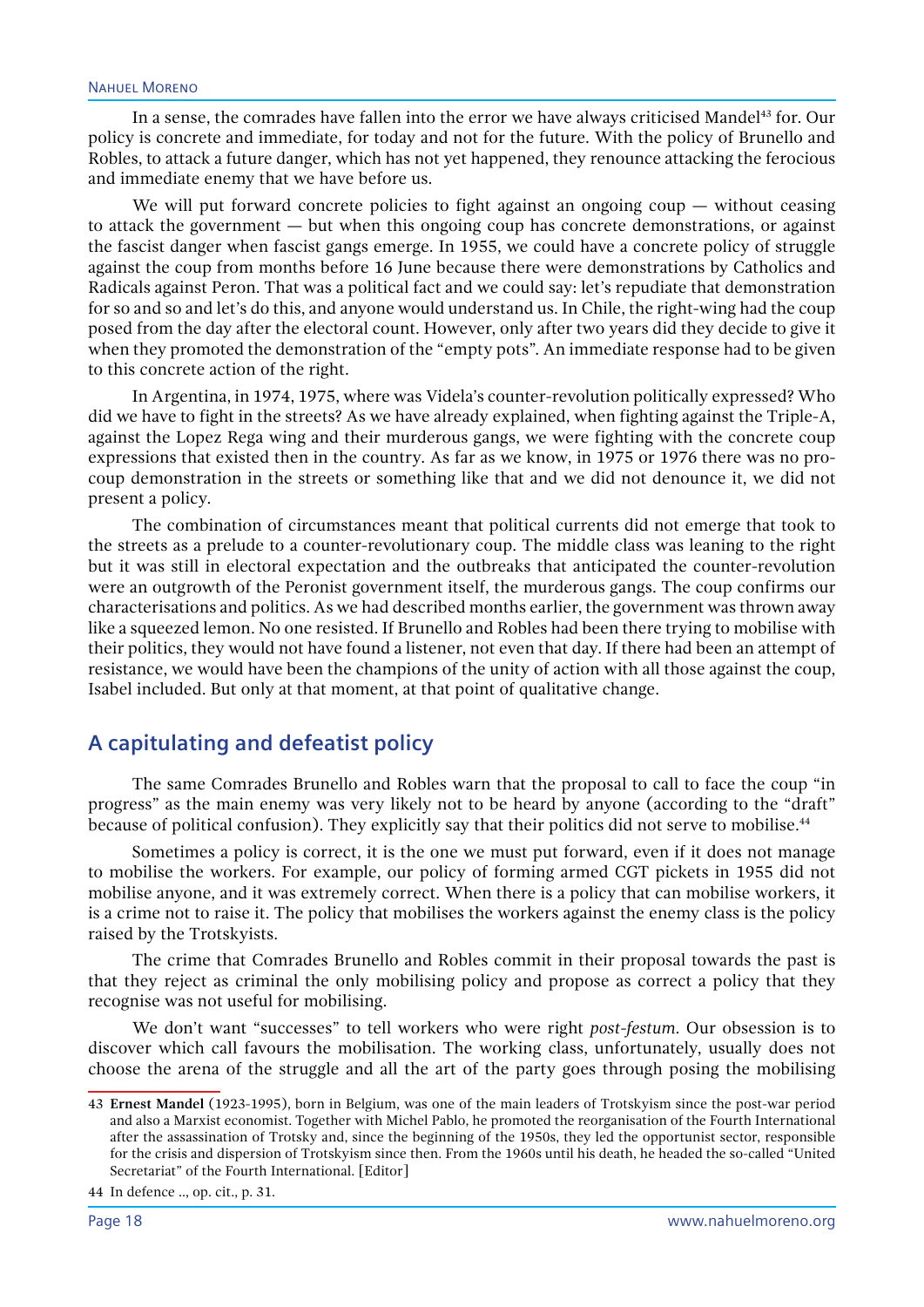<span id="page-22-0"></span>slogans. There is nothing more unnecessary than the false prophets who, once the battle is lost, criticise those who committed to what they failed to do. I wish the Argentine workers had had enough leadership and experience to have fought against Isabel, against Mondelli and the military coup plotters, defeated them, imposed a provisional workers' president, made armed pickets to defend that conquest and thus continued until the dictatorship of the proletariat. If there was a heroic vanguard in Argentina in March 1976, which to the best of its ability fought against the Videla coup, it was the hundreds of activists (many of them from our party) who took part in the mobilisations against Mondelli.

Our party can proudly say that it gave them a correct fighting alternative, that it stuck its neck out together with them until the end, "until the very morning of the coup", and that it will continue together with them, leading the resistance to the counter-revolution, forging the alternative leadership. that the Argentine workers' movement seeks. Today, for Brunello and Robles, those activists who mobilised… brought water to the coup mill.45

### **A wrong and dangerous characterisation of Isabel's government**

Comrades Brunello and Robles characterise Isabel's government as Kerenskyist. They say it was a "reactionary and anti-worker" government, but bourgeois-democratic, with its main point of support in the workers' movement, via "the transmission belt of the union bureaucracy", that it was a weak government, which Isabel tried to arbitrate, and that "basically resembled Kerensky's", which had Kerenskyist elements. So that there is no doubt, they appeal to the analogy: Kerensky/Isabel vs. Kornilov/Videla.46

We completely disagree with this novel characterisation. From the first words, the contradictions begin. The comrades reaffirm the *reactionary and anti-worker* character of the government. Although on a historical and general scale every bourgeois government is reactionary and anti-worker, this statement disqualifies the definition of Kerenskyist. It is also true that Isabel tried to play as an arbiter but that precisely defined her as a Bonapartist (since while a Bonaparte *arbitrates*, a Kerensky *conciliates*). It is also true that — although friction was growing — the union bureaucracy played as a transmission belt; that belt sometimes came off and even broke in the June-July 1975 strike, but in a Kerenskyist government the workers' organisations are *a fundamental part, members of the government.*

The experiences not only of the distant past (the Russian revolution of 1917, the Spanish revolution of 1936), but also recent ones (Torrez in Bolivia, Allende in Chile, the Portuguese MFA government), show us what the real Kerenskyist governments are like, that they have absolutely nothing in common with Isabel's. Analysing the characteristics of the Portuguese MFA government, we said:

"If we take bourgeois democracy as the midway station of a railway line, if we move toward the right, we pass by the station of Bonapartism; the end of the line is fascism. But, if we go in the opposite direction, we will pass by the station of Kerenskyism, and cross the class frontier we will arrive at the other end of the line, a worker's state.

"Kerenskyism is a combination of a worker's revolution and bourgeois counter-revolution. But a combination in which the dynamic and decisive element continues to be a worker's revolution on the rise. This is exactly opposite to a Bonapartist regime, in which the dynamic factor is the bourgeois counter-revolution, and the workers' movement is on the defensive."47

Based on historical and recent experience, we consider that Kerenskyism is the extreme left of the bourgeoisie, beyond which it cannot advance because the class border is crossed. It is a

<sup>45</sup> Ibid.

<sup>46</sup> Ibid., p. .30.

<sup>47</sup> Nahuel Moreno: *Revolution and counter-revolution in Portugal*, July 1975, CEHuS, Buenos Aires, 2016, p. 35. Available to download from nahuelmoreno.org/en/english/.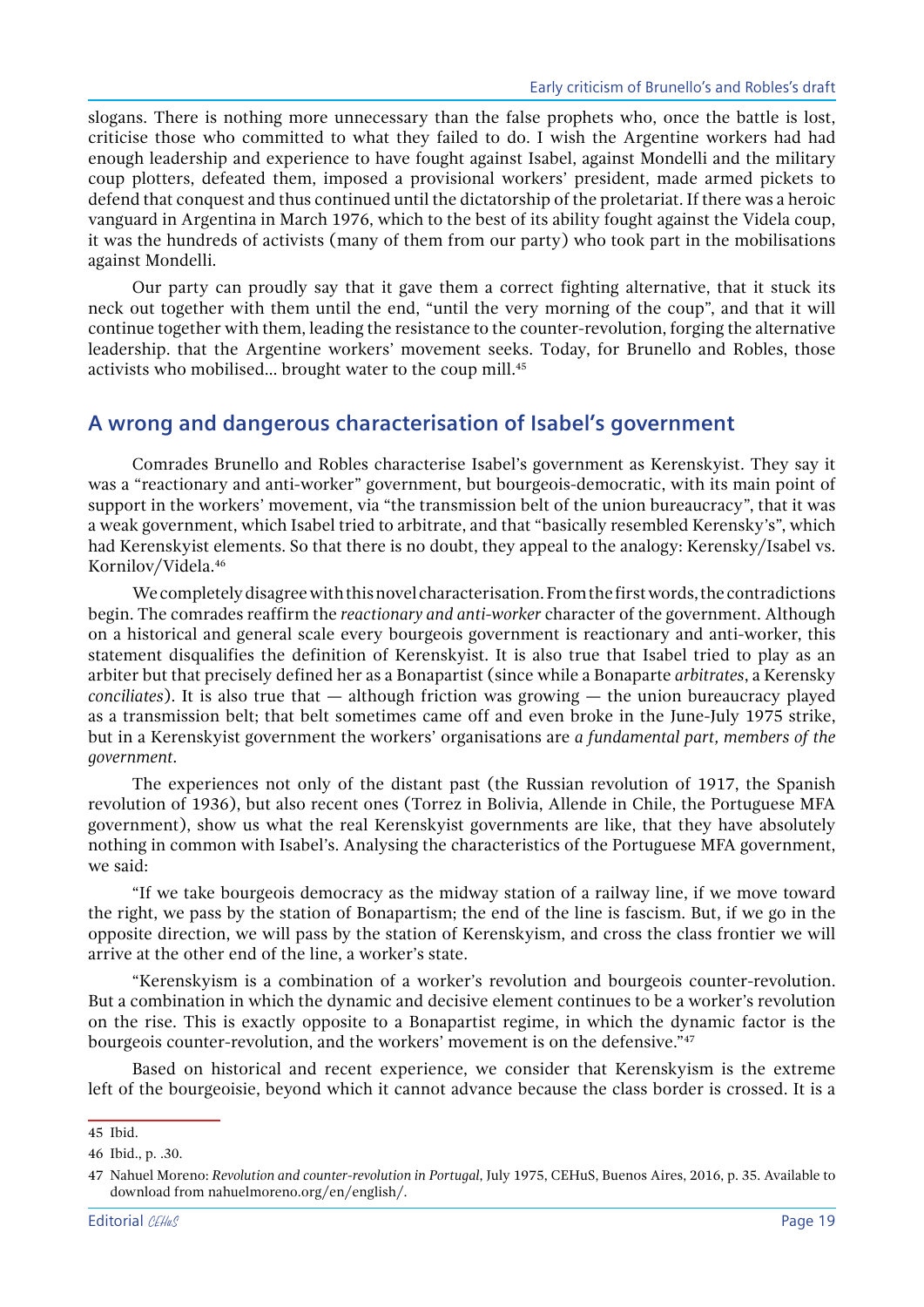<span id="page-23-0"></span>government that lives making concessions to the working class and trying to *reconcile* the antagonistic classes while preparing the counter-revolution. Did Isabel's government live making concessions to the workers' movement, or "harassing it? If Isabel was Kerensky, what were Campora<sup>48</sup> and Peron in the first months? To begin with, we have to start by putting them as different variants of the dictatorship of the proletariat. Returning to the analogy of the train, for us, without a doubt, Isabel's government was moving decisively to the right, it was becoming increasingly Bonapartist, that is, "anti-worker, reactionary", and that is why it led to the ultra-reactionary regime of Videla. The entire government of Isabel was the prelude to the military coup, not the dictatorship of the proletariat. Videla–Martinez de Hoz were the continuation of Rodrigo–Lopez Rega–Isabel–Mondelli.

For all this, the party defined the government of Isabel Peron as essentially Bonapartist, with bourgeois-democratic forms.

This discussion is important so as not to allow confusion in our definitions, but in any case, we want to insist that, given the *bourgeois* character of Isabel's government (even if it had been Kerenskyist), it was for that reason the great enemy of the Argentine workers.

#### **A Trotskyist could never call to "defend Bordaberry"49**

The eagerness to sustain their unsustainable policy of defence of Isabel's government during the last months of her administration causes a rare failure in the memory of Comrades Brunello and Robles. As they state in their "rough draft", I "taught" them at the time that Bordaberry had to be defended because his government was bourgeois-democratic, even if it was anti-worker, and therefore a thousand times more progressive than any Bonapartism.50 Their statements have as many errors as words. And these confusions in their memories are more inadmissible if we take into account that in the Argentine PST and the entire Fourth International there was much discussion, in 1974-1975, as a result of the activities and politics of our party, on issues of the defence of bourgeois democracy at its various levels.

We strongly argued against those who criticised us then, pointing out that a bourgeoisdemocratic *regime* is more progressive than a Bonapartist one, no matter how curtailed democracy is, but that the regime is different from the *government*. As Lenin and Trotsky taught, we defend more progressive *institutions* against more reactionary ones. For example, the Chamber of Deputies against a corporative chamber. This does not mean that we defend the chairman of the Chamber of Deputies; we defend the institution. This confusion is introduced by Brunello and Robles when they speak of Bordeberry and Parliament in a united way. The first is the bourgeois government and we will never defend it; the second is an institution of bourgeois democracy that we are ready to defend against Bonapartism.

In the discussions we held in Bogota, Comrade Jorge {Brunello] insisted on his erroneous memories, pointing out that in 1974 I had held the same position that I now criticise.<sup>51</sup> we must stop at this point because what he proposes is no small thing. The Uruguayan comrades especially have to meditate very well because this official report to the party is stating that Bordaberry should have been defended against the coup.

<sup>48</sup> **Hector Jose Campora** (1909-1980) was an Argentine politician. Peron chose him as his "personal delegate" in 1971. Candidate for Frejuli and including the conservative politician Solano Lima as vice president, he won the elections in March 1973 with more than 49.5% of the votes. In agreement with Lanusse, Peron forced them to resign on 13 July 1973, assuming the presidency Raul Lastiri, the president of the Chamber of Deputies. The latter called for elections again, resulting in the election of Peron and his wife, Maria Estela (Isabel) Martinez de Peron, as president and vice president in September 1973. [Editor]

<sup>49</sup> **Juan María Bordaberry** (1928–2011) was an Uruguayan politician and cattle baron, who served as constitutional president between 1972 and 1973, and as dictator between 1973 and 1976. [Editor]

<sup>50</sup> In defence .., op. cit., p. 31.

<sup>51</sup> Recorded tapes of the Bogota meeting (July 1979). "**Jorge**: you say the policy of defending Isabel is opportunistic. However, in the controversy of 1974 with the majority, you upheld the same policy that you now call opportunistic. **Hugo**: Well, bring me the quote where it says that we support a bourgeois government. I never said that."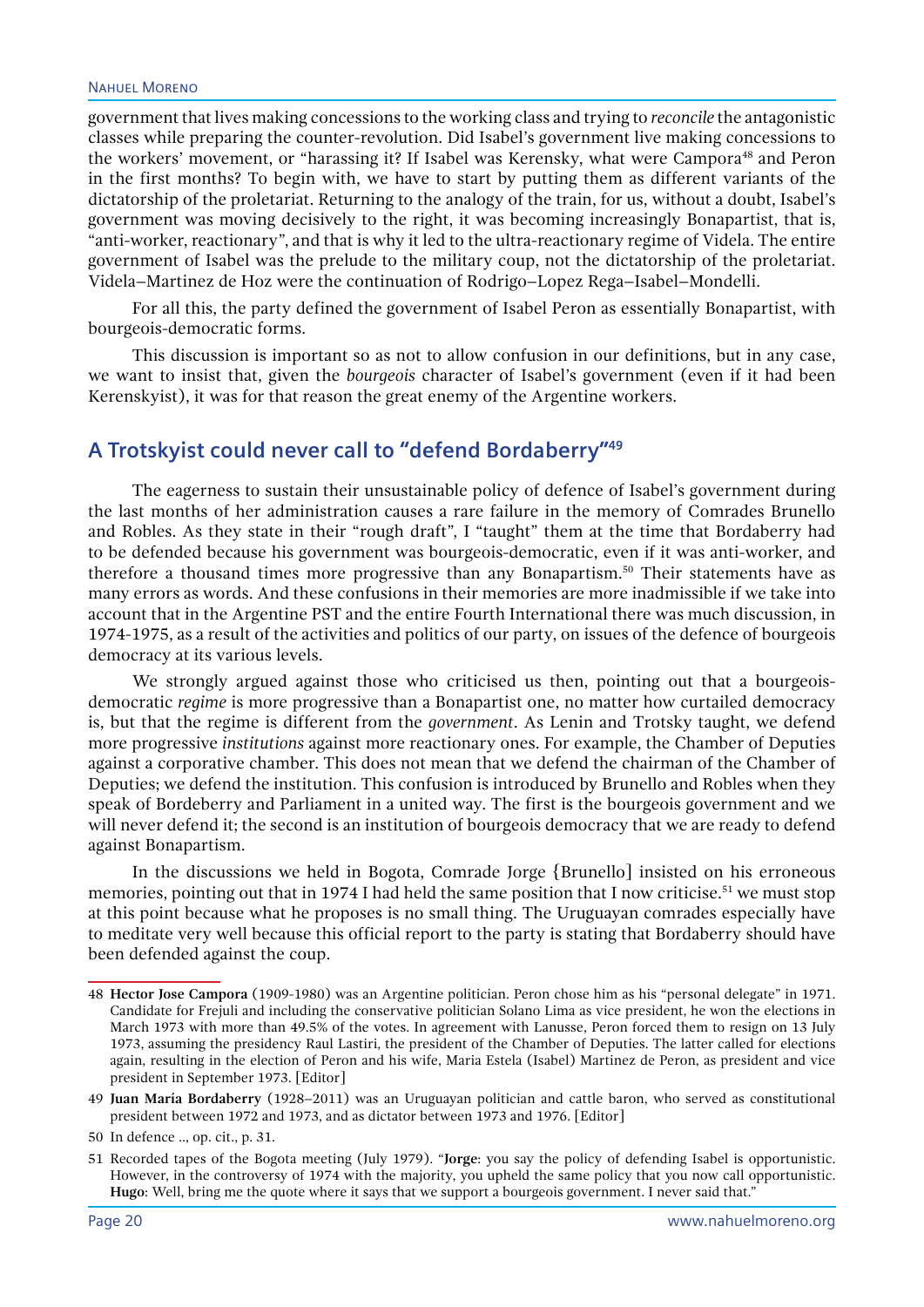Such was the mess caused in the International by our policy towards a bourgeois democracy increasingly threatened in Argentina in 1974, that it left us with several documents about this. Let us recall some quotation from my memorandum to respond to the United Secretariat: "Hence, a *sine qua non* for the defence of a bourgeois-democratic 'superior form' versus a 'fascist' or 'Bonapartist' form to be really revolutionary is that we do it critically and pointing out permanently that we are in favour of the dictatorship of the proletariat. That is to say, if the lagging class consciousness imposes on revolutionists the slogan of defence of bourgeois democracy, we defend it, but without defending bourgeois or reformist, partisan or governmental politics."52

<sup>52</sup> Nahuel Moreno: *Memorandum for the response of the PST(A) to the USec*, December 1977, CEHuS, Buenos Aires, 2017, p. 9. Available to download from nahuelmoreno.org/en/english/.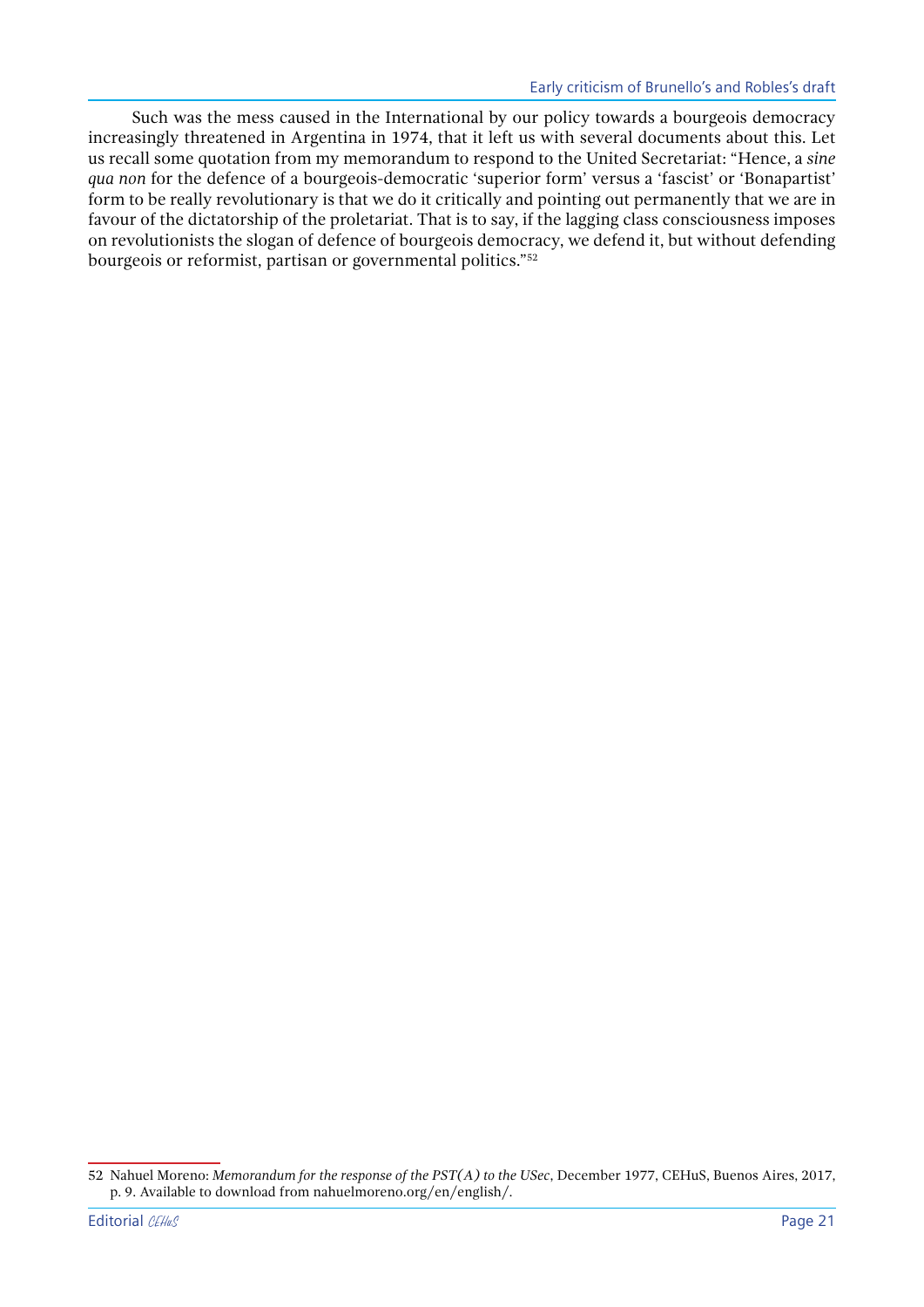## <span id="page-25-0"></span>Lenin's real policy **Chapter III**

The "strong point" of the document by Comrades Brunello and Robles is its appeal to the Kerensky–Kornilov analogy. The authors, in developing it, had to be sure they were dealing a serious political blow to our performance. And perhaps many comrades — thinking that what we did in February-March 1976 was very good — would respond to Brunello and Robles saying: what you say is wrong since the situation was different. What you say about Lenin is all very good but it does not apply in that case.

What is strange about people of the tradition and experience of the authors is their profound ignorance — or lack of understanding — of Lenin's policy in July-August 1917 and which it was explained by me — as they recall — in the "tragic" CC of October 1975. This volume of the *Collected Works* is a classic of revolutionary Marxist literature, from which renewed teachings are always derived on how to confront reactionary or counter-revolutionary coups. And we hold — and we will prove forthwith — that what Lenin did in those days is *the opposite* of what Brunello and Robles propose and coincides one thousand per cent methodologically with the policy advanced by the party. Let's see what was the revolutionary policy of Lenin to mobilise the workers against a bourgeois government, that of Kerensky, and the variants of it (the Kornilov coup).

On August 25, 1917 (according to the old Russian calendar) the counter-revolutionary uprising of Kornilov took place, which the "rough draft" likens to that of Videla.

*Forty days* earlier (on 15 February 1976 according to the new Brunello and Robles calendar) Lenin referred to the Kerensky government, denouncing that the counter-revolution had taken power, turning the government into a military dictatorship, propped up by the Menshevik and social revolutionary ministers who had definitely betrayed the cause of the revolution. Forty days referred, for Lenin, the government of Kerensky (Isabel) had to be overturned.53

*Thirty days* earlier (25 February for Brunello and Robles), he said it was necessary to start from the fact that the bourgeois counter-revolution had already triumphed and that only the revolutionary proletariat could defeat it.54

53 Lenin: "The Political Situation", *Collected Works*, Volume 25, Progress Publishers, Moscow, 1977, p. 178 and 179.

"The counter-revolution has become organised and consolidated, and has actually taken state power into its hands.

"(…) At present, basic state power in Russia is virtually a military dictatorship. This fact is still obscured by a number of institutions that are revolutionary in words but powerless in deeds. Yet it is so obvious and fundamental a fact that without understanding it, one cannot understand anything about the political situation. (…)

"The leaders of the Soviets and of the Socialist-Revolutionary and Menshevik parties, headed by Tsereteli and Chernov, have completely betrayed the cause of the revolution by putting it in the hands of the counter-revolutionaries and by turning themselves, their parties and the Soviets into mere fig-leaves of the counter-revolution."

54 In mid-July 1917, Lenin wrote: "We must, at the beginning of the new cycle, proceed from the triumphant bourgeois counter-revolution, which triumphed because the Socialist-Revolutionaries and Mensheviks compromised with it, and which can be defeated only by the revolutionary proletariat. Of course, in this new cycle there will be many and various stages, both before the complete victory of the counter-revolution and the complete defeat (without a struggle) of the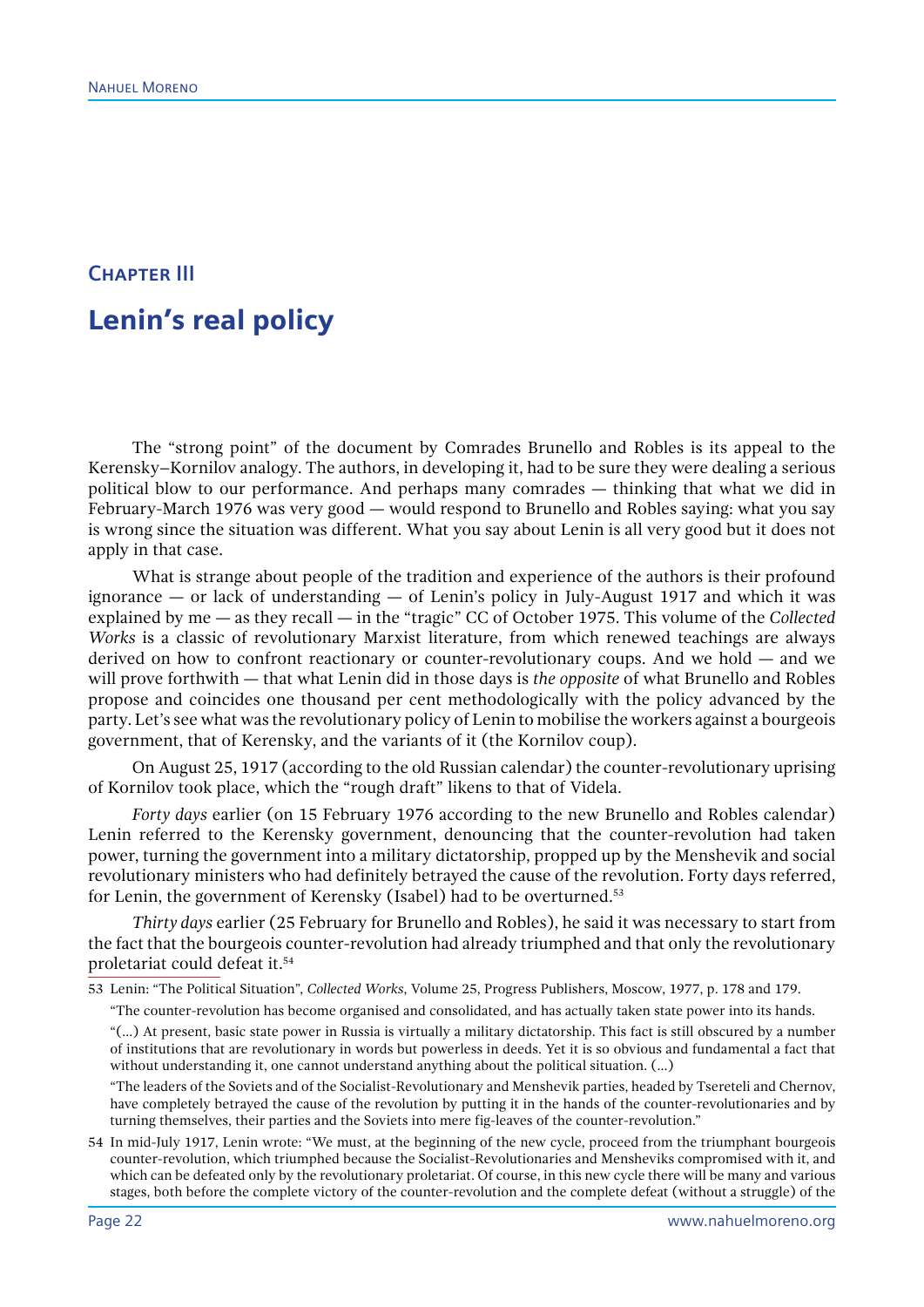*Twenty-eight* days earlier (on 27 February for Brunello and Robles), he described the Bonapartist features that the government was assuming and *called for fighting against the government of Kerensky (Isabel)* as the only way to defeat the counter-revolution.55

*Seven days* before the uprising (on 17 February, according to Brunello and Robles), we have the clearest and most synthetic expression of Lenin's policy. The article, which had the suggestive title "Rumours of a conspiracy", began by noting that on 14 August rumours had spread in Moscow of Cossack troop movements in counter-revolutionary actions.56

We consider it necessary, in this case, to reproduce Lenin's response to these movements and to the fact the government called in particular to the garrisons controlled by the Bolsheviks to help confront it.

"At small expense, having made up a stupid little 'rumour', they hope to gain 'access' to the Bolshevik army units and, in general, to strengthen confidence in the Provisional Government by assuring naive people that it is this government the Cossacks want to overthrow, that it is not in collusion with the Cossacks and is 'defending the revolution', and so on, and so forth.

"The little scheme is obvious. The rumour, of course, is absurd and clearly fabricated. But confidence in the Provisional Government they hope to get in cold cash, and, further, they hope to draw the Bolsheviks into a 'bloc' with them!

"It is hard to believe that there can be such fools and scoundrels among the Bolsheviks willing to enter into a bloc with the defencists at present. It is hard to believe, first, because there is an explicit resolution of the Sixth Congress of the RSDLP which says that 'the Mensheviks have deserted for good to the camp of the proletariat's enemies'. You do not conclude agreements or make blocs with people who have deserted for good to the enemy camp. 'The prime task of revolutionary Social-Democrats,' the resolution goes on to say, 'is to isolate them [the Menshevik defencists] completely from all the more or less revolutionary elements of the working class.' It is obviously against this isolation that the Mensheviks and S.R.s are fighting by spreading absurd rumours. And it is obvious that in Moscow as in Petrograd, the workers are turning away more and more from the Mensheviks and S.R.s, realising more and more clearly the treacherous, counter-revolutionary nature of their policies. And so, to 'remedy the situation', the defencists are compelled to resort to every trick in the book.

"The Congress resolution being what it is, any Bolshevik who came to terms with the defencists for the purpose of 'giving access', or *indirectly expressing confidence in the Provisional Government* 

Socialist-Revolutionaries and Mensheviks, and before a new upsurge of a new revolution." ("On Slogans", *Collected Works*, ob. cit., p. 192.

<sup>55</sup> "Now that the Cabinet of Kerensky, Nekrasov, Avksentyev and Co has been formed, the gravest and most disastrous error Marxists could make would be to mistake words for deeds, deceptive appearances for reality or generally for something serious.

<sup>&</sup>quot;(…) If we *only* said the counter-revolution had temporarily gained the upper hand here in Russia, we should be dodging the issue.

<sup>&</sup>quot;If we analysed the origin of Bonapartism and, fearlessly facing the truth, told the working class and the whole people that the beginning of Bonapartism is a fact, we should thereby start a real and stubborn struggle to overthrow Bonapartism, a struggle waged on a large political scale and based on far-reaching class interests." ("The Beginning of Bonapartism", *Collected Works*, ob. cit., p. 223 and 225.)

<sup>56</sup> "(…) on August 14 the rumour was put about in Moscow that some Cossack units were moving towards Moscow from the front and that, moreover, 'certain military groups enjoying the sympathy of certain circles in Moscow' were organising 'decisive counter-revolutionary actions'. It also alleges that the military authorities had notified the Moscow Soviet of Soldiers' and Workers' Deputies, and 'with the participation of Central Executive Committee members' (i.e., Mensheviks and Socialist-Revolutionaries) had taken steps to inform the soldiers of the need to guard the city, etc. 'Moscow Bolsheviks,' the item says in conclusion, 'were likewise invited to participate in these preparations since they are influential among many army units and were given access to these for the occasion.'"

Commenting on this last sentence, Lenin says: "that means there was a certain *bloc*, alliance or agreement between the Bolsheviks and the defencists on 'defence against the counter-revolution'." ("Rumours of a Conspiracy", ibid., p. 247.)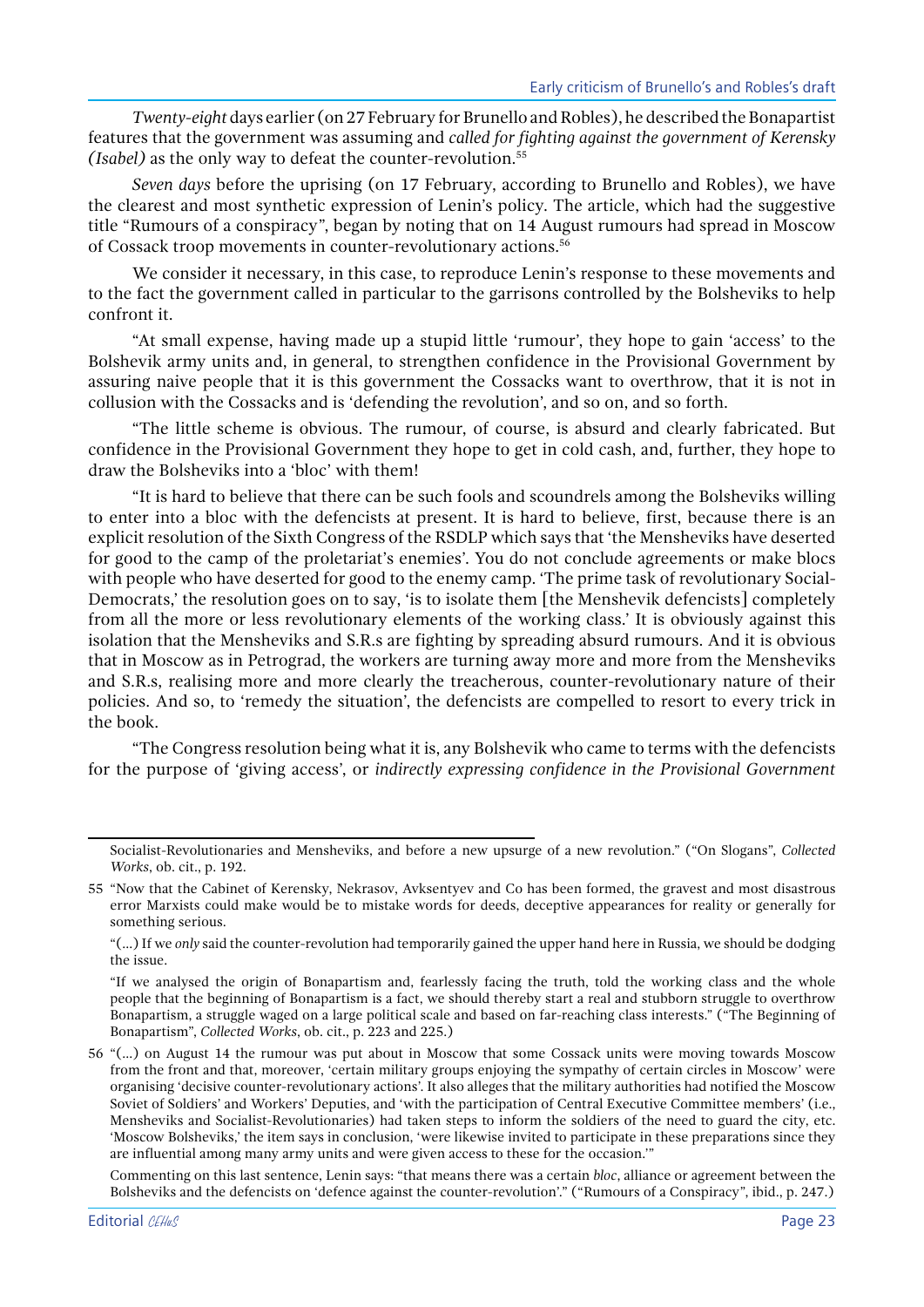#### *(which is allegedly being defended against the Cossacks), would, of course, be immediately and deservedly expelled from the Party.*"57 (Emphasis ours.)

Re-read these lines, Argentine and Uruguayan comrades: according to Lenin, those who form a bloc to defend Kerensky (Isabel) against Kornilov (Videla) are expelled "immediately and deservedly expelled from the Party." Let's continue with the quote.

"There are, however, other reasons why it is hard to believe there can be Bolsheviks, in Moscow or elsewhere, capable of forming a bloc with the defencists, of forming anything like common, even temporary, bodies, of making any kind of deal, etc., with them. Let us imagine a situation most favourable to such rather unlikely Bolsheviks; let us assume that in their naïveté they actually believed in the rumours they hear from the Mensheviks and S.R.s; let us even assume that, to inspire them with confidence, they were given certain, likewise invented, 'facts'. It is obvious that even in these circumstances, not a single honest Bolshevik who has not completely lost his head would agree to any bloc with the defencists, would make any deals on 'giving access', etc. *Even in these circumstances, a Bolshevik would say: 'Our workers and soldiers* will fight the counter-revolutionary troops if they start an offensive now against the Provisional Government; they will do so not to defend this government, which called Kaledin and Co. on July 3, but to independently defend the revolution as they pursue their own aim, the aim of securing victory for the workers, for the poor, for the cause of peace, and not for the imperialists, for Kerensky, Avksentyev, Tsereteli, Skobelev and Co.' Even in the exceedingly unlikely situation we have assumed, a Bolshevik would tell the Mensheviks: 'We shall fight, of course, but we refuse to enter into any political alliance whatever with you, refuse to express the least confidence in you. We shall fight in the very same way as the Social-Democrats fought tsarism in February 1917, together with the Cadets, without entering into any alliance with the Cadets or trusting them for one second. The slightest confidence in the Mensheviks would be as much of a betrayal of the revolution now as confidence in the Cadets would have been between 1905 and 1917.' (Emphasis ours.)

"A Bolshevik would tell the workers and soldiers: 'Let us fight, but not one iota of trust in the Mensheviks if you don't want to rob yourselves of the fruits of victory.'

"It is all too advantageous for the Mensheviks to put about false rumours and allegations to the effect that the government they support is saving the revolution, while in reality, it has already formed a bloc with the Kaledins, is already counter-revolutionary, has already taken a great many steps, and is daily taking further steps, to meet the terms of this bloc with the Kaledins.

"To believe these rumours, to support them directly or indirectly, would mean, on the part of the Bolsheviks, betraying the cause of the revolution. The chief guarantee of its success today is for the people to clearly realise the treachery of the Mensheviks and S.R.s and completely break with them, and for every revolutionary worker to boycott them as completely as they boycotted the Cadets after the experience of 1905."58

As we can see, Lenin's situation was much more serious than ours. If we did not foresee the coup (according to Robles and Brunello), Lenin directly denied it, denounced it as a false rumour, as a manoeuvre. However, his policy was great because he armed the Bolshevik party to face the main enemy, that is, Kerensky, the Mensheviks and SRs. He denounces Kerensky for doing the counterrevolutionary policy that Kornilov would later do.

Years later, in the *History of the Russian Revolution*, Trotsky showed us how Lenin's analysis was applied in reality: How Kerensky negotiated with Kornilov and the counter-revolution; in short, how Kerensky prepared the Kornilov coup.

We assert that Isabel prepared the Videla-Kornilov coup and that her government was a thousand times more reactionary than that of Kerensky.

*Three days* before the coup (on 21 March 1976 of the new Brunello and Robles calendar) Lenin wrote a leaflet that had as its *central slogan* the call *to overturn the Kerensky government*, the

<sup>57</sup> "Rumours of a Conspiracy", *Collected Works*, ob. cit., p. 248-251.

<sup>58</sup> Ibid., p. 251-252.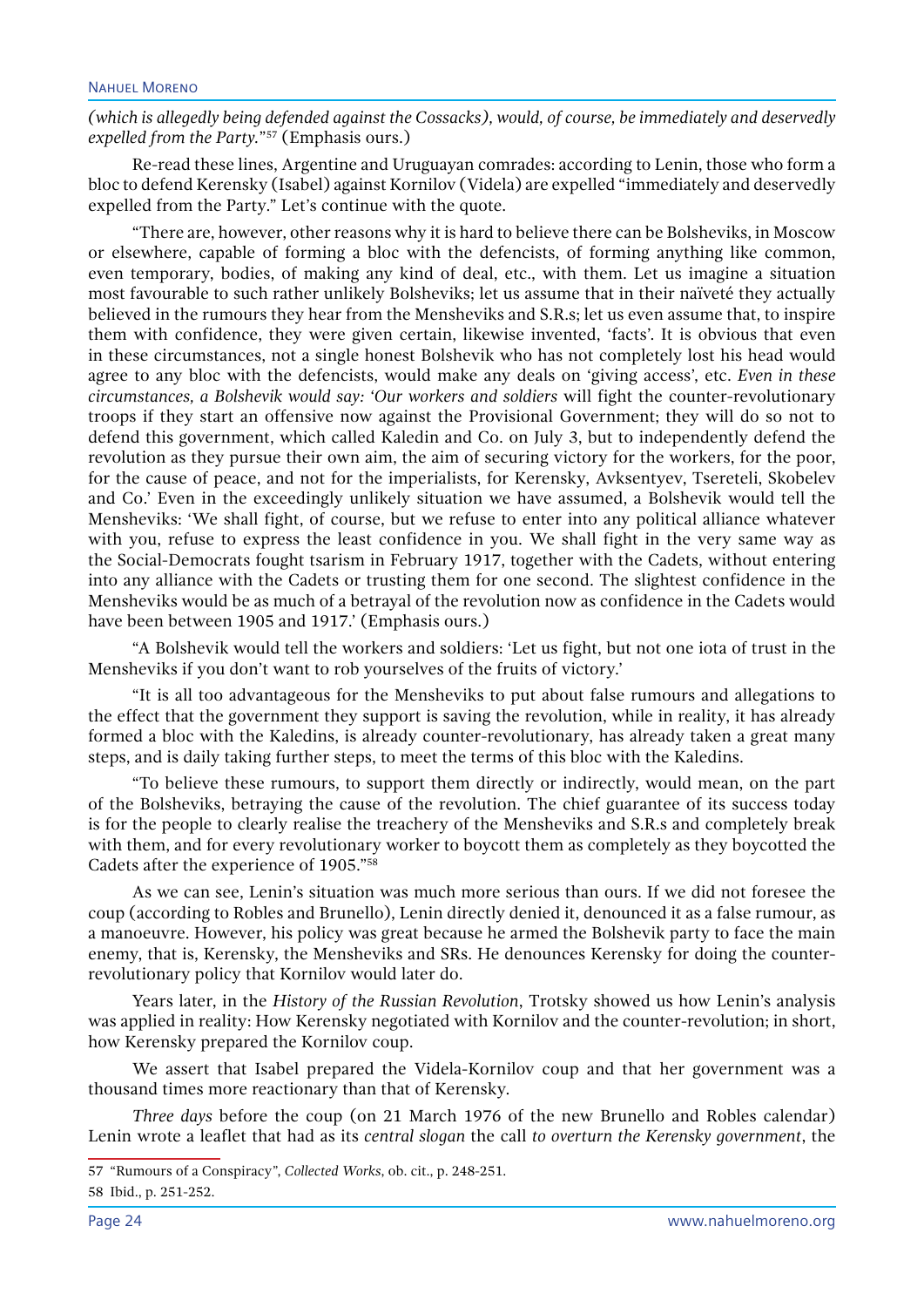Mensheviks and the SRs.<sup>59</sup> This was his policy throughout August and up until the moment of the coup. Exactly the reverse of what Brunello and Robles claim, "in the face of the scoundrel Kerensky" the Bolsheviks systematically called for him to be overthrown. And pretending to be the best Leninists, they tell us that, like Lenin, we had to *defend* Isabel and her government against the *danger* of the coup. Let them revise what they want but at the same time acknowledge their renunciation of Leninism.

Finally, the coup took place, the "Kornilovazo", as we would say now. What then was Lenin's policy as the *Cossacks advanced on Petrograd*?

"The Kornilov revolt is a most unexpected (unexpected at such a moment and in such a form) and downright unbelievably sharp turn in events.

"Like every sharp turn, it calls for a revision and change of tactics. And as with every revision, we must be extra cautious not to become unprincipled.

"It is my conviction that those who become unprincipled are people who (like Volodarsky [Brunello-Robles]) slide into defencism or (like other Bolsheviks) into a *bloc* with the SRs, into *supporting* the Provisional Government. Their attitude is absolutely wrong and unprincipled. We shall become defencists *only after* the transfer of power to the proletariat, *after* a peace offer, *after*  the secret treaties and ties with the banks have been broken — *only afterwards*. Neither the capture of Riga *nor the capture of Petrograd* will make us defencists. (I should very much like Volodarsky to read this.) Until then we stand for a proletarian revolution, we are against the war, and we are no defencists.

"*Even now* we must not support Kerensky's government. This is unprincipled. We may be asked: aren't we going to fight against Kornilov? Of course, we must! But this is not the same thing; there is a dividing line here, which is being stepped over by some Bolsheviks who fall into compromise and allow themselves to be *carried away* by the course of events.

"We shall fight, we are fighting against Kornilov, *just as* Kerensky's *troops do*, but we do not support Kerensky. *On the contrary*, we expose his weakness. There is the difference. It is rather a subtle difference, but it is highly essential. and must not be forgotten.

"What, then, constitutes our change of tactics after the Kornilov revolt?

"We are changing the *form* of our struggle against Kerensky. Without in the least relaxing our hostility towards him, without taking back, a single word said against him, without renouncing the task of overthrowing him, we say that we must *take into account* the present situation."60 [Emphasis by Lenin.]

This is Lenin's policy that all Marxism adopts. Up to a minute before the coup, our worst enemy is the bourgeois government: this government is the one we attack and try to overthrow, regardless of whether we consider the alleged coup a rumour or a certain fact that is looming. When the coup takes place, we must change the form. Without giving up the task of overthrowing that bourgeois government, without giving it the slightest support, we fight against the coup.

The bitter irony of fate! As soon as we review Lenin with a bit of seriousness, we find that according to the policy proposed by Brunello and Robles, who is in the dock of the accused is no longer the leadership of the Argentine PST, but ... Lenin.

<sup>59</sup> "Down with the war! Down with the Kerensky, Menshevik and SR government, which is cheating the people, protracting the war, safeguarding the predatory interests of the capitalists, putting off the elections to the Constituent Assembly! "(…) Let every worker and soldier explain to the people the need to overthrow the Kerensky government and set up a workers' government." ("Letter Over the Publication of 'Leaflet on the Capture of Riga'", *Collected Works*, Vol 41, Progress Publishers, Moscow, 1977, p. 446.)

<sup>60</sup> "To the Central Committee of the RSDLP", *Collected Works*, Vol 25, op. cit., p. 289-290.